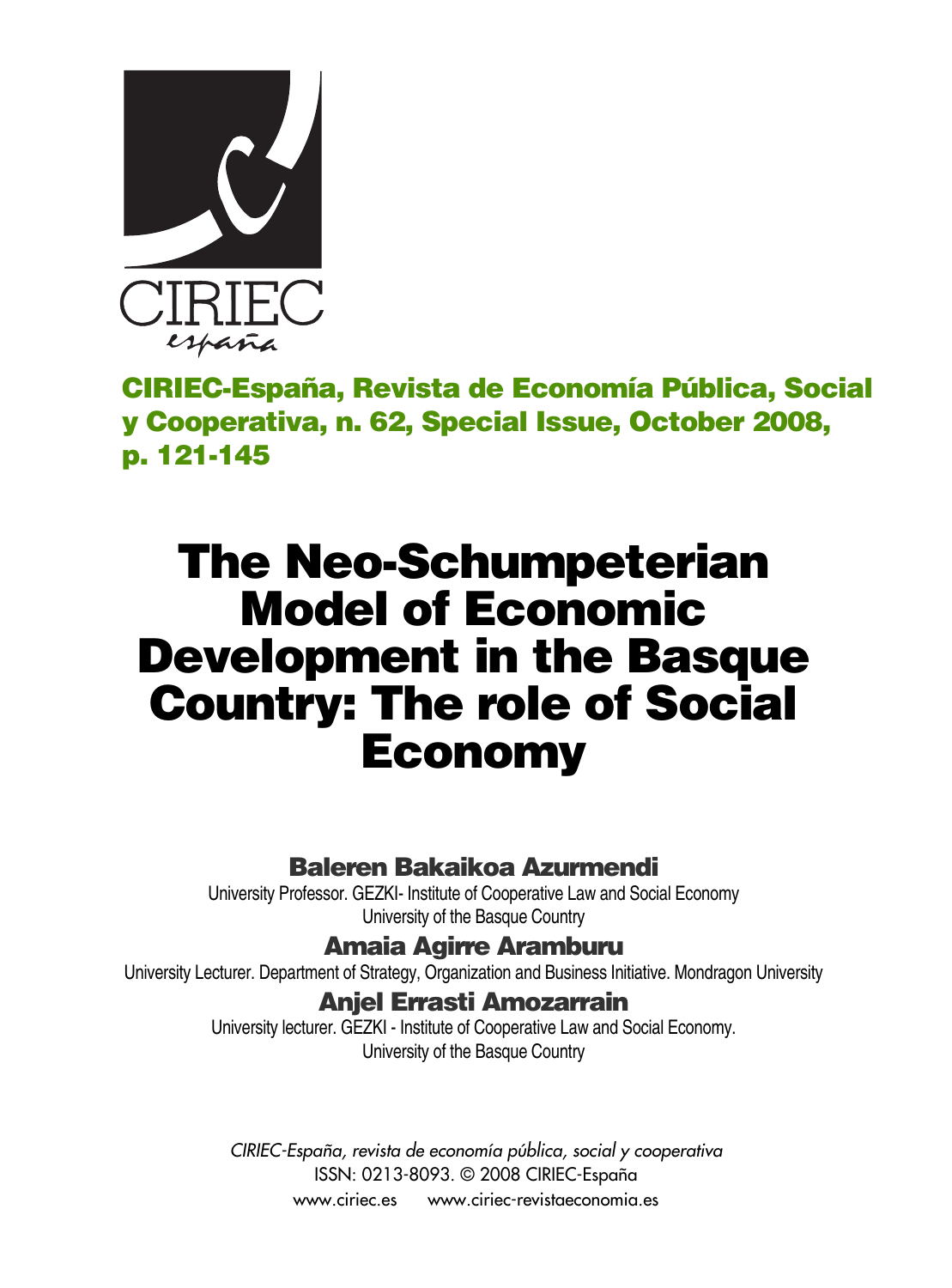# **The Neo-Schumpeterian Model of Economic Development in the Basque Country: The role of Social Economy**

### **Baleren Bakaikoa Azurmendi**

University Professor. GEZKI- Institute of Cooperative Law and Social Economy University of the Basque Country

### **Amaia Agirre Aramburu**

University Lecturer. Department of Strategy, Organization and Business Initiative. Mondragon University

### **Anjel Errasti Amozarrain**

University lecturer. GEZKI - Institute of Cooperative Law and Social Economy. University of the Basque Country

# **ABSTRACT**

*In this paper we analyse the neo-schumpterian model of economic development applied to the economy of the Basque Country during the last few years and the three pillars that account for the development of a region following this model are rooted in the Basque economy in which there are company organizations that promote competition, financial institutions prepared to run risks and public authorities geared towards modernising and boosting the economy by means of tax incentives and other types of aid.* 

*However, we firmly believe that, apart from the three pillars established by the neo-schumpterians, another two should be added to this model: innovation and worker participation both in capital and profits and in management. Worker participation in enterprise is another factor which accounts for economic development in the Basque Country.* 

*In short, the cooperatives are a model of the integration of innovative and participative culture and commercial companies could apply certain elements of these cooperatives with a view to becoming more dynamic and more social.* 

KEY WORDS: Cooperatives, innovation, management, neo-schumperian model, participation.

ECONLIT DESCRIPTORS: P130, M100, M310.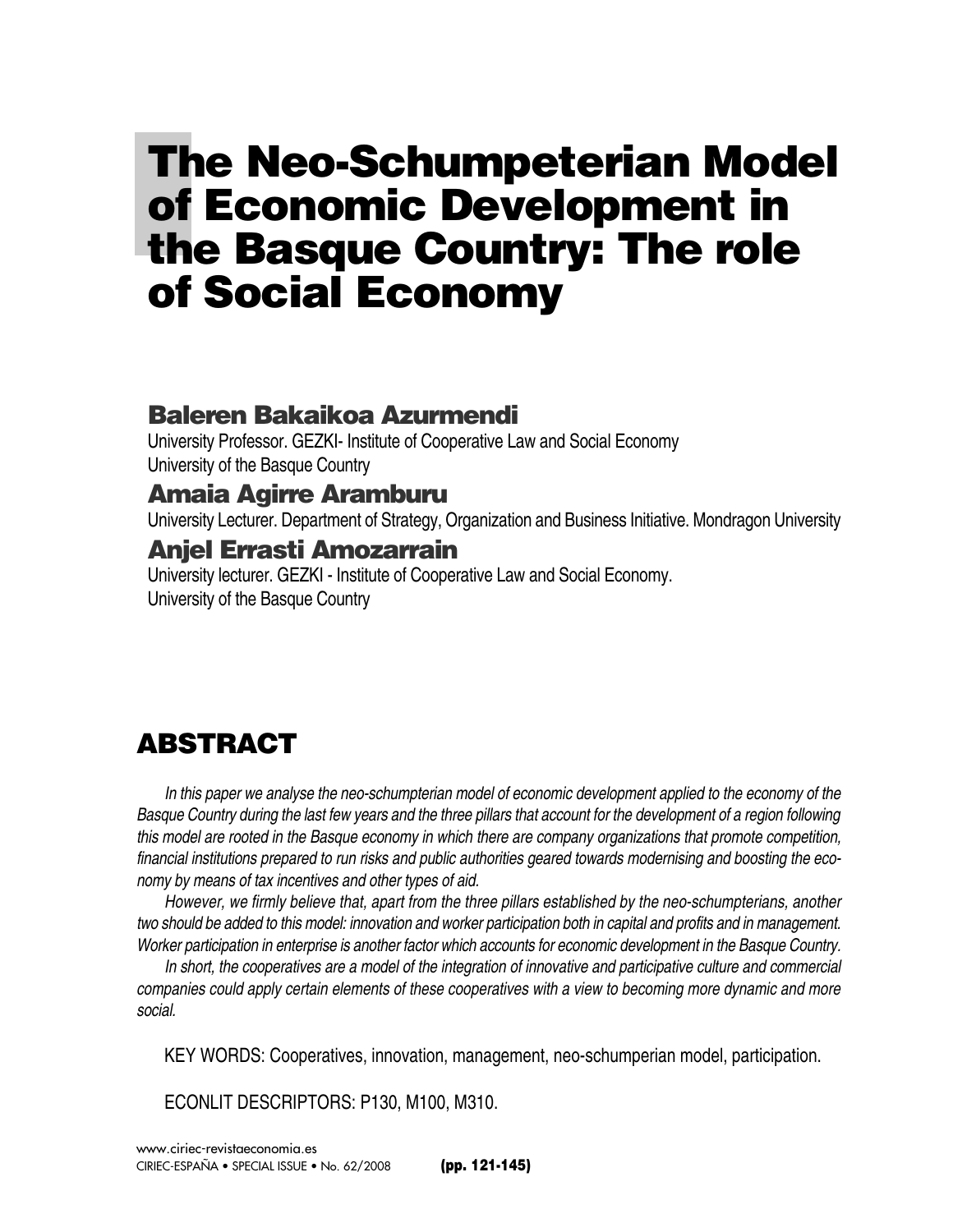### **El modelo neo-schumpeteriano de desarrollo económico en el País Vasco: la contribución de la Economía Social**

**RESUMEN:** En este trabajo analizamos el modelo neo-schumpeteriano de desarrollo económico aplicado a la economía del País Vasco de los últimos años. Así, los tres pilares arraigados en la economía vasca que explican el desarrollo de este modelo en la región, se manifiestan en organizaciones de empresas promotoras de la competividad, instituciones financieras dispuestas a tomar riesgos y unos poderes públicos con voluntad de modernizar e impulsar la economía mediante incentivos fiscales y otro tipo de ayudas.

Sin embargo, creemos firmemente que, además de los tres pilares establecidos por los neo-schumpeterianos, habría que añadirle a dicho modelo otros dos: innovación y participación de los trabajadores en la empresa, tanto en el capital y en los beneficios como en la gestión. La participación de los trabajadores en la empresa es otro factor explicativo del desarrollo económico vasco.

En suma, las cooperativas son un modelo de integración de la cultura innovadora y participativa, pudiendo las empresas de carácter mercantil aplicar elementos de aquéllas con el fin de hacerlas, no sólo más dinámicas, sino también más sociales.

**PALABRAS CLAVE:** Cooperativas, innovación, gestión, modelo neo-schumpeteriano, participación.

## **Le modèle néo-schumpétérien de développement économique au Pays Basque : la contribution de l'économie sociale**

**RÉSUMÉ:** Dans cet article, nous analysons le modèle néo-schumpétérien de développement économique appliqué à l'économie du Pays Basque au cours des dernières années. Ainsi, les trois piliers qui expliquent le développement d'une région suivant ce modèle sont profondément enracinés dans l'économie basque où il existe des organisations d'entreprises qui encouragent la concurrence, des institutions financières prêtes à prendre des risques et des pouvoirs publics avec la volonté de moderniser et d'aider l'économie grâce à des incitations fiscales et à d'autres types d'aides.

Nous croyons, cependant, qu'en plus de ces trois piliers établis par les néo-schumpétériens, il faut en ajouter deux autres à ce modèle : l'innovation et la participation des travailleurs au sein de l'entreprise, tant dans le capital et les bénéfices que dans la gestion. La participation des travailleurs dans l'entreprise est un autre facteur qui explique le développement du Pays Basque.

En résumé, les coopératives sont un modèle d'intégration de la culture d'innovation et de participation, dont certains éléments peuvent être appliqués par des sociétés commerciales, afin d'être plus dynamiques et plus sociales.

**MOTS CLÉ:** Coopératives, innovation, management, modèle néo-schumpétérien, participation.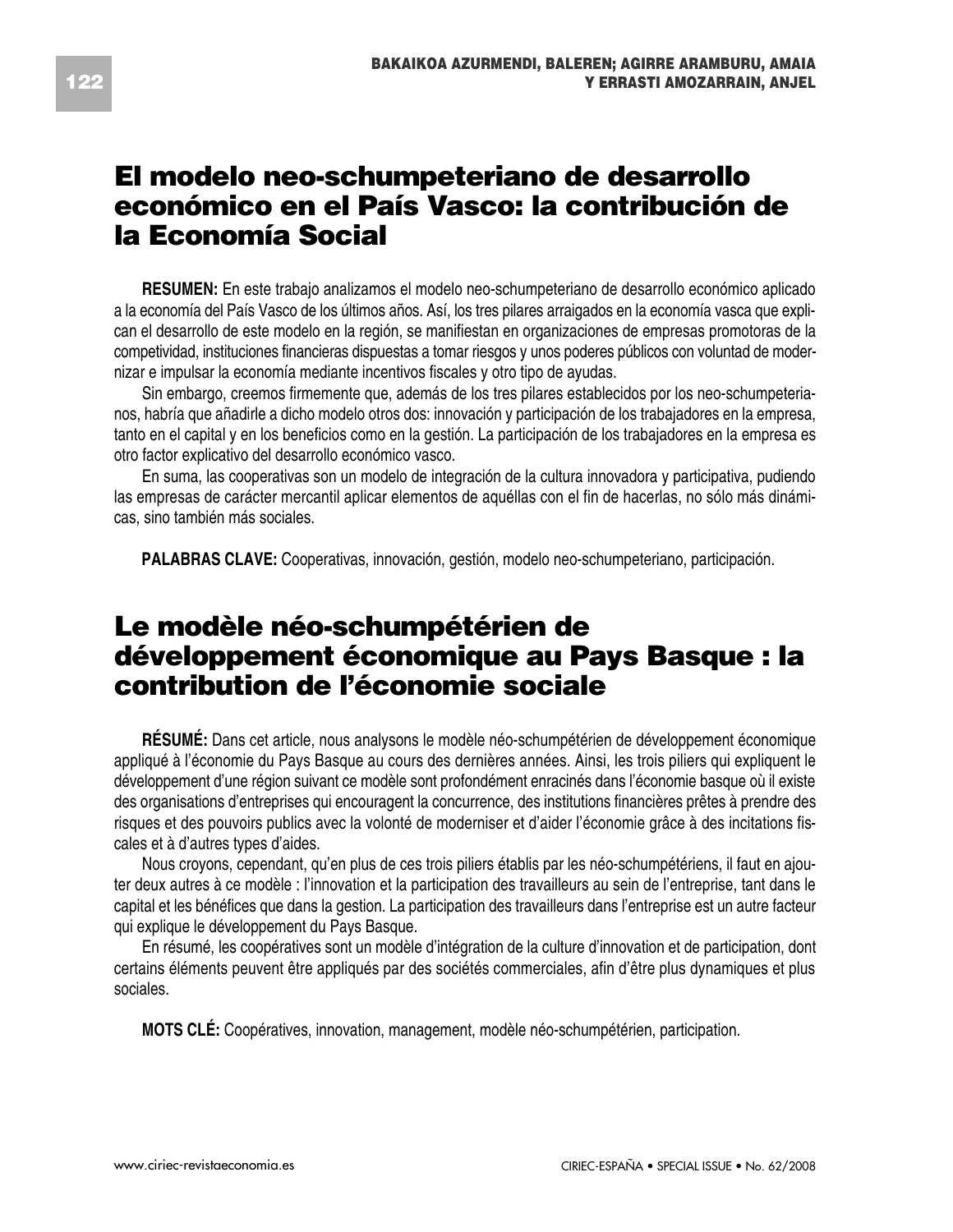# **1.- Innovation in economic thought**

The ultimate aim of any economist ought to be that of improving the welfare of society for which the appropriate instruments must be designed. All schools of economic thought seek this end although the paths chosen along which the economy should journey may differ and consequently even give rise to contradictory situations.

At present, many university economists in developed countries centre their research on improving the rules of the market, thinking that, in this way, they will achieve high levels of well-being; meanwhile, there is still a minority of economists who focus their efforts on studying the importance of innovation as, by innovating, those companies that do so will, for a time, enjoy certain advantages of an almost monopolistic nature, which will allow the innovating country to maintain or improve their starting points.

The question of innovation, in a limited sense, or improvement in the production of goods and services has been raised by many economists. For example, D. Ricardo, in his reviews of his fundamental work, "Principios de Política Económica y Tributación" (Principles of Economic Policy and Taxation), included a chapter entitled "Regarding machinery". In this chapter, he deals with the advantages and disadvantages of introducing new machinery into production and the effects on retired employees, capitalists and workers.

Later, K. Marx would devote Chapter XIII of "Capital" to "machinery and labour-intensive industries". His thesis is clear. Machinery improves the production system but its use by capitalists increases the capital gains appropriated by them.

According to Marx, machinery adds no value to production but it does incorporate a part of the constant capital, besides increasing the turnover of goods. The introduction of more machinery will imply the growth of the organic composition of the capital, which, *ceteris paribus*, will mean a reduction in the profit rate, which will give rise to periodic economic crises. However, this reduction in the profit rate might be able to be countered as expounded in Volume III of "Capital".

However, the economist who theorized on innovation was J. Schumpeter. He designed a theoretic system which explained economic cycles and economic development, the key to the process of economic change being the introduction of innovations by entrepreneurs. These innovations come about when the product provision methods change, creating new products or new production methods, opening up new markets, conquering new sources for the obtaining of raw materials or half-finished products or starting up a new industrial organization. In short, innovation is more than an invention and, in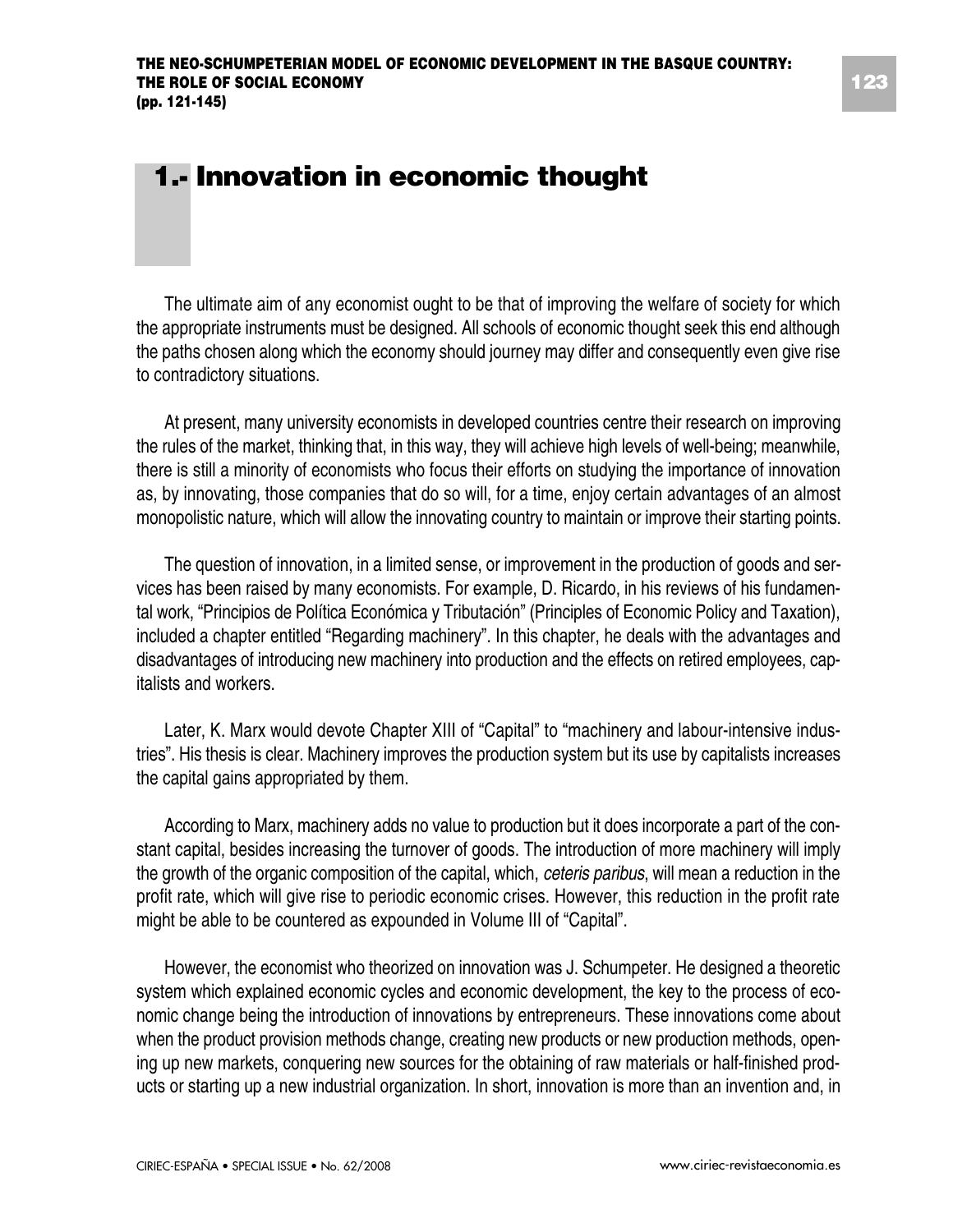turn, an invention does not necessarily mean innovation, as has been the case on more than one occasion throughout history.

Schumpeter focuses his analysis on a macroeconomic level although he establishes that innovation in enterprise arises on a microeconomic level. From this point he goes on to the macroeconomic field. However, his followers, the so-called neo-schumpeterians centre their analyses on an intermediate level between macro and micro, in line with the Marshallian concept of meso-economy. Thus, in this new approach, these three levels are present.

Innovative decisions are taken in enterprise and the entrepreneur is fundamental in this aspect. Furthermore, such decisions are conditioned by the climate or the industry to which the company belongs (cluster, etc.) and the decisions taken on a whole by economic agents, especially enterprise, affect all activity as seen from a macroeconomic perspective.

The neo-schumpeterian approach singles out the novelties introduced into the production system and the uncertainty. However, innovation is considered from a wide perspective, beginning with technological, organisational and institutional innovation and social innovation itself. It may thus be deduced that the neo-schumpeterian paradigm takes various facets into account as well as the uncertainties of a socio-economic system.

Hanusch and Pyka (2007:276) believe that the analysis of the neo-schumpeterian school is not only based on the transformation process of an economy in industry and that the incidence of the financial and public sector must be studied when the following socio-economic mutations in a country are detected:

- 1) The *qualitative change* affects all levels of the economy and for this reason, not only must structural changes be taken into account but also the alteration of obstacles which hinder development in new circumstances.
- 2) The *qualitative changes* do not appear continuously in time but they do correspond to the idea of "discontinuous balance", giving rise to a regular and smooth development as well as periods of radical change.
- 3) Finally, the process mentioned shows strong non-linear effects and positive feedback which are responsible for models in the process of formation and other forms of spontaneous restructuring but which are characterised by great uncertainties.

Our hypothesis is that economic actors are trained, acquire competences and take business initiatives in specific geographic areas: a state, a region, a city, a valley, etc. In our case, we base our observations on actors who operate on a regional level (Cooke, 2002) and that the basis of industrial and social innovation is seen at this level. We also believe that *knowledge* and the way in which it is

**124**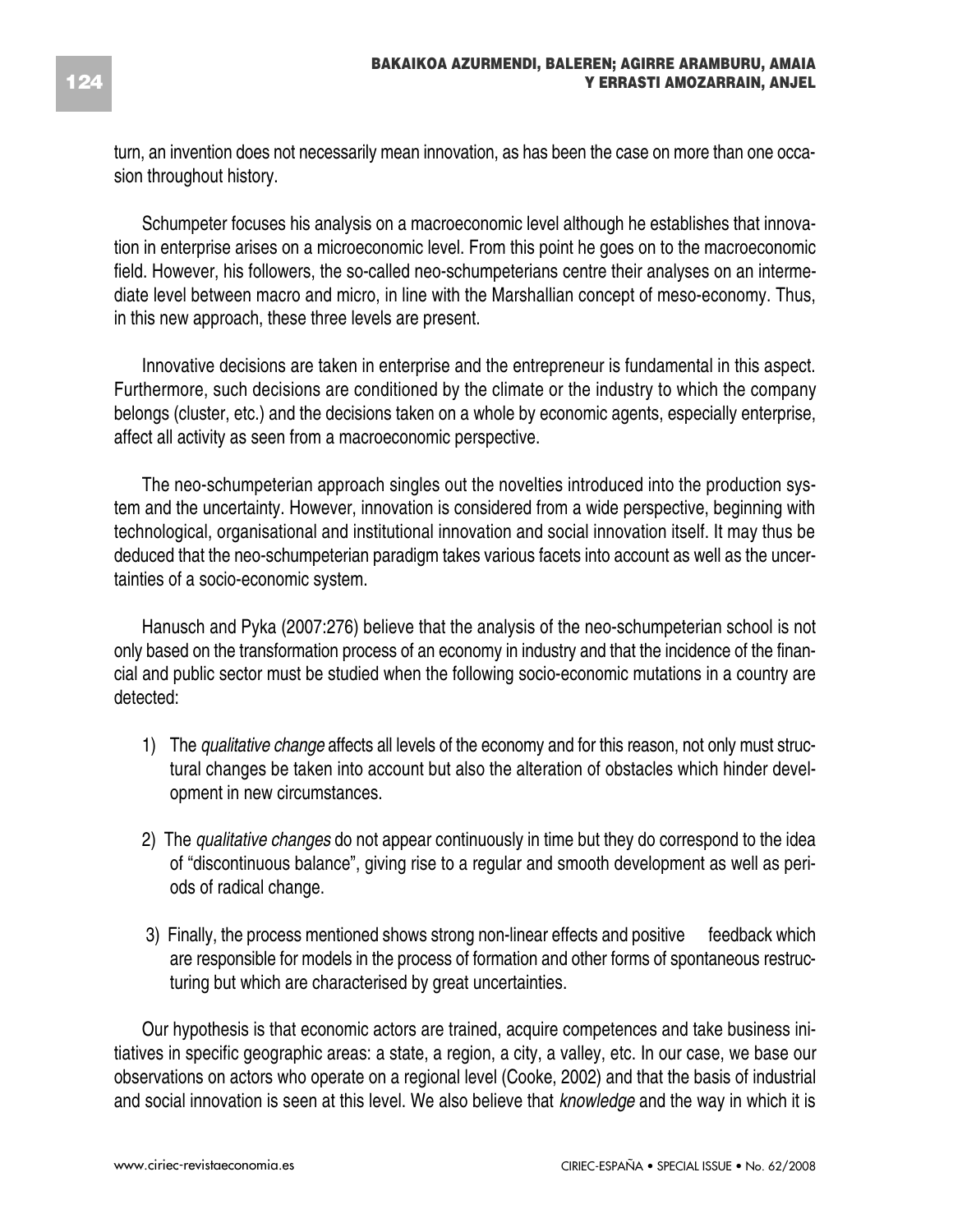acquired and the *apprenticeship* of the economic actors who intervene in these processes are determining factors in innovation and special attention must also be paid to contributions made by clients (Moreno, H. and Pérez, A.:2003). Learning and knowing in a situation of uncertainty is essential in an ever-changing world.

The knowledge acquired builds up with the passing of time and, when the economic actors share this knowledge, innovation is the result and the heterogeneity of these actors is an important source of such innovation.

Another aspect of modern economy to be borne in mind is its *complexity.* In the economic world nowadays, the classic or Newtonian paradigm is becoming less and less relevant and is being substituted by the *systemic paradigm* or *the complex system,* which fits in better with the neo-schumpeterian economic model. This model is characterised by permanent interrelations and feedback that affect all economic actors, who react in harmony with each other. This complex system is different from the traditional or hierarchical system by which decisions are taken from the top downwards and not in a decentralized way. In the traditional system, the behaviour of the actors is predicted and action is taken accordingly; this is not the case in the complex system as future behaviour is unpredictable and conditioned by uncertainties arising from economic phenomena.

Finally, the analysis of the complex systems is centred more on long periods and not on the short term as in the neoclassical model, the model which was prevalent in the 1990s. Later on, analyses of the industrial cycles of greater duration began, in line with those carried out by Schumpeter (1911) at the beginning of the last century.

Furthermore, according to neo-schumpeterian analysts, modern economic development is supported by three fundamental pillars to which, from our point of view, *another two should be added.* Firstly, there are the three pillars established by the neo-schumpeterians and the last two are contributions based on observations of the Basque economy: 1) new organization of industry, 2) financial system, 3) the public sector, 4) *a network of technological centres in which the university system must play an important role and* 5) *a system whereby the workers take part in company management.*

The fourth pillar is based on contributions made by theorizers of innovation and the fifth pillar is a contribution of the Social Economy. These five pillars must be perfectly interrelated in order that the initiative may spring from any one of them and be fed back in such a way that it influences the social and economic development of the area – in our study, the region.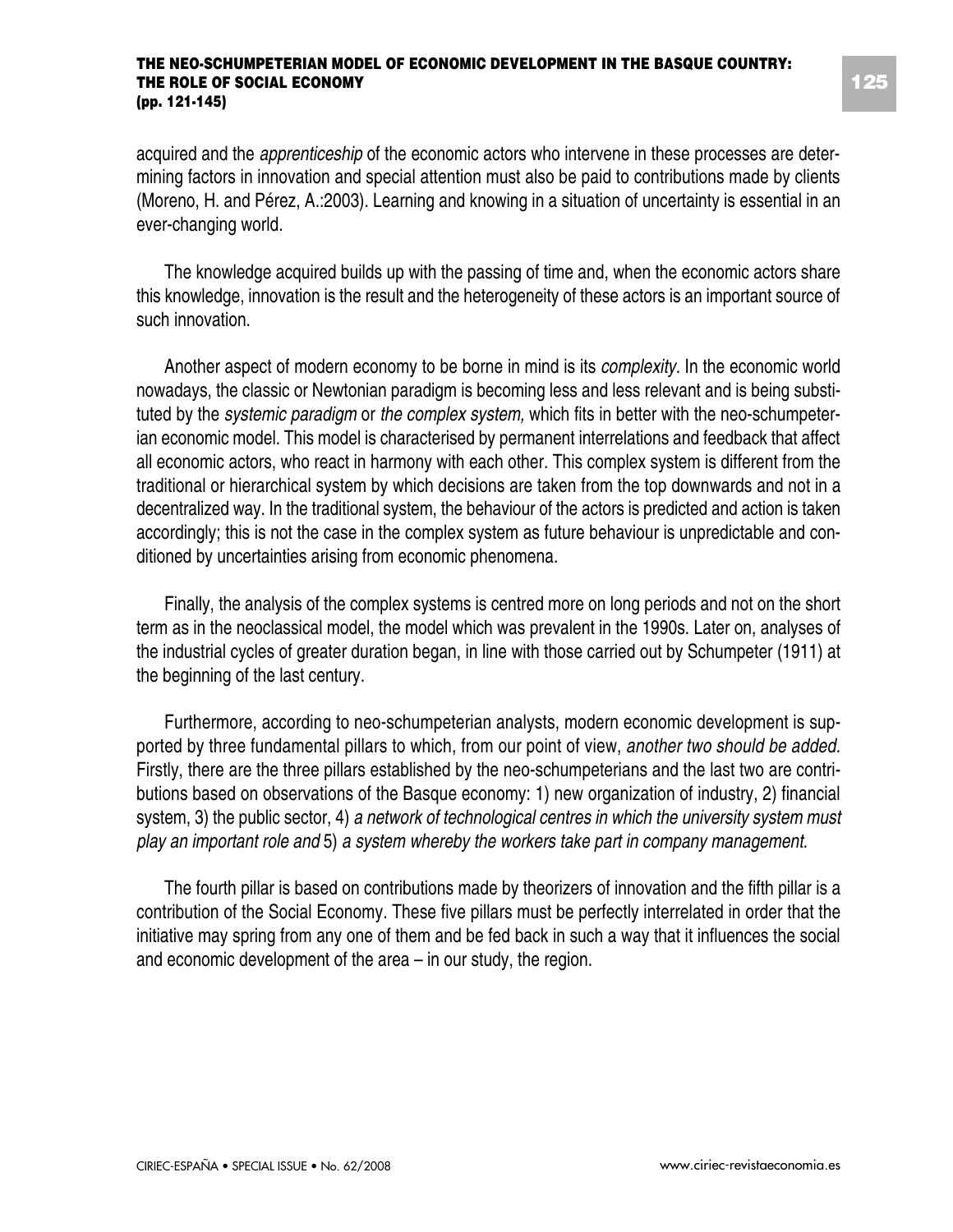# **2.- Empirical evidence in the Basque economy**

#### a) Qualitative and quantitative transformations

The development outline proposed by Hanusch and Pyka responds, to a great extent, to the transformation model of the Basque economy initiated at the end of the 1970s and which still exists. At that time, Basque industry was characterized by the great importance of the iron and steel industry with an integral iron and steel mill, Altos Hornos de Vizcaya (Vizcaya Furnaces) plus a large number of common and special steel producing companies. All these companies underwent a crisis as they were not able to compete with the emerging iron and steel producing countries (Navarro, 1988, 1989 and 1990; Barrutia, 1995 and 2001). Other Basque industrial sectors were also affected by the consequences of strong competition from outside which gave rise to the closing down of factories and an increase in the unemployment rate, which, at one time, was as high as 25% (Navarro, Aranguren and Rivera, 1994).

The 1980s were characterised by the Industrial Rationalisation carried out in the Basque Country, which led to the gradual modernisation of Basque industry and the disappearance of many steel mills including Altos Hornos de Vizcaya which eventually closed down in 1996. In the place of the iron and steel industry, other industries began to take a successful hold such as the aeronautic, automobile component, wind-power generator industries, etc.; moreover, industries of long standing tradition in the country but which became obsolete were modernised, for example, the production of railway coaches (CAF in Beasain), paper mills, domestic appliances (Fagor, Otsein, etc.), coach bodywork building (Irizar de MCC), the production of vans (Mercedes in Vitoria), etc. A technology park was also created in each of the three Basque territories thus giving a boost to new industries and activities. In short, there was a qualitative change in the Basque industry helped by public policies and the enthusiasm of the economic agents in the Basque Country who, at the beginning of the 1990s began to organize themselves in *Clusters,* assessed by Professor Porter, for the purpose of improving competitiveness (*Ekonomiaz,* Revista Vasca de Economía, 2003).

Another aspect worthy of mention is that the 1990s saw a swift incorporation of women into economic activity. Statistics testify to this fact. The female work force rose from 29% in 1980 to 34.4% in 1995 and, by 2006, in accordance with the European Union guidelines passed in Lisbon in 2000, this figure had reached 57%; the employment rate for men in 2006 was 75.8%. It is very clear that there has been a great increase in the female employment rate, however it is still much lower than the 70% existing in Sweden and other countries in the north of Europe. Furthermore, female employment is far more precarious than male employment. Nevertheless, a structural change can be observed in the labour market and this has given a boost to the Basque economy.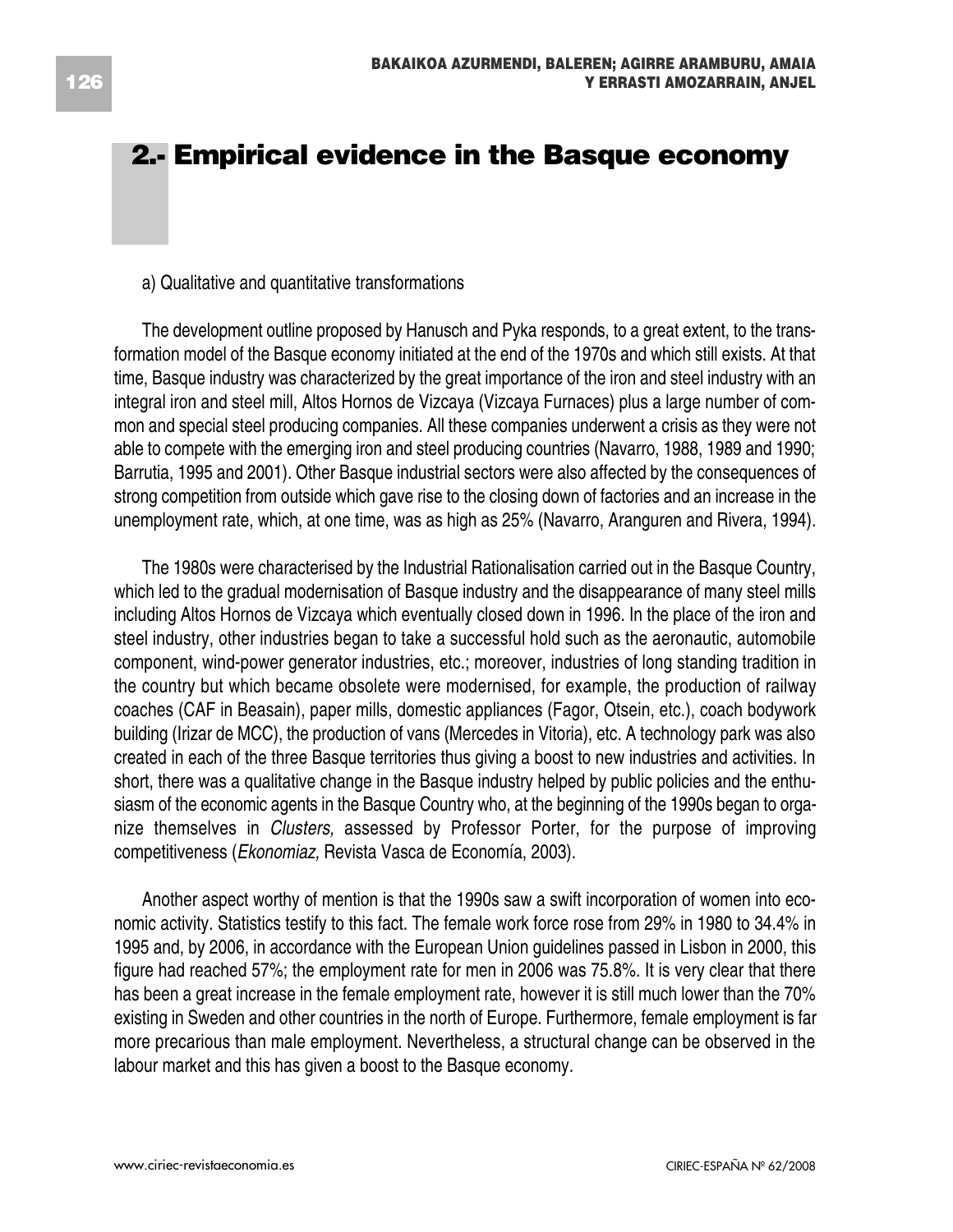It is also at this time that more importance is given to innovation to improve competitiveness among companies. Within this change in economic philosophy, special mention must be made of the important contribution made by the cooperative group, Mondragón Corporación Cooperativa (MCC), which has endeavoured to convince Basque economic agents of the need to incorporate the concept of innovation into enterprise (Bakaikoa *et al*, 2004). The basic principles of MCC's philosophy confirm the relevance of innovation, which is an important part of this cooperative group's Mission. The most outstanding aspect of MCC's contribution to innovation is the creation of a culture of innovation which has spread to the economic agents in the Basque Country as a whole.

This new culture has produced results: in the list of 1,000 companies in the European Union with the highest absolute investments in R&D and Innovation in 2006, there are five Basque companies: Industria de Tubos Propulsores (ITP) from the aerospace and defence sector, which is 197 on the EU list and fifth in Spain, and what is more, this company is running the risk of participating in the Airbus 380 project together with other Basque companies, which have invested 300 million Euros in the hope of receiving 3,000 million Euros in return; Gamesa, wind-power generators, which is number 314 in the EU and ninth in Spain; Compañía Auxiliar de Ferrocarriles (CAF), number 699 (2005), CIE Automotive, number 774 and 16<sup>th</sup> in Spain and Fagor, which belongs to the MCC group, number 805. This ranking is headed by Daimler-Chrysler, GlaxoSmithKline and Siemens. Inevitably, these figures are of importance but a more representative figure would be the ratio of these investments in R&D and Innovation with respect to global turnover in the same branch of activity.

Another significant factor in the change in tendency of the Basque economy arises from the Statute of Autonomy passed in 1979 and by which the Basque Country assumed competences in economic fields such as agriculture, fishing, industry, road networks, etc. In order that these sectors should develop, public policies drawn up by the Basque public institutions were applied. Furthermore, the Basque Country has had its own autonomous tax system since 1981, which makes it possible to collect all taxes except fiscal monopolies and customs duties and it also has competence to regulate all direct taxes including the corporation tax, which has laid the way for the establishment of a wide range of tax incentives in order to attract investments (Bakaikoa, 1986, 1998 and 2007; Zubiri, 2000). The educational system, including the public university, was also transferred to the Basque Country.

The new legal framework and the economic policies applied in the 1980s and the 1990s helped to put the Basque economy on the road to growth and, with the exception of 1980, 1992 and 1993, with rates of 0%, 0.9% and -0.7% respectively, the GNP has grown considerably: 4.5% in 1990, 3.5% in 1995, 5.2% in 2000, 3.6% in 2004 and 3.9% in 2005. Meanwhile, the income per capita in 1980 was 3,150 € rising to 27,247 € in 2005. There is no doubt that the qualitative and quantitative change, albeit with some ups and downs, has been continuous.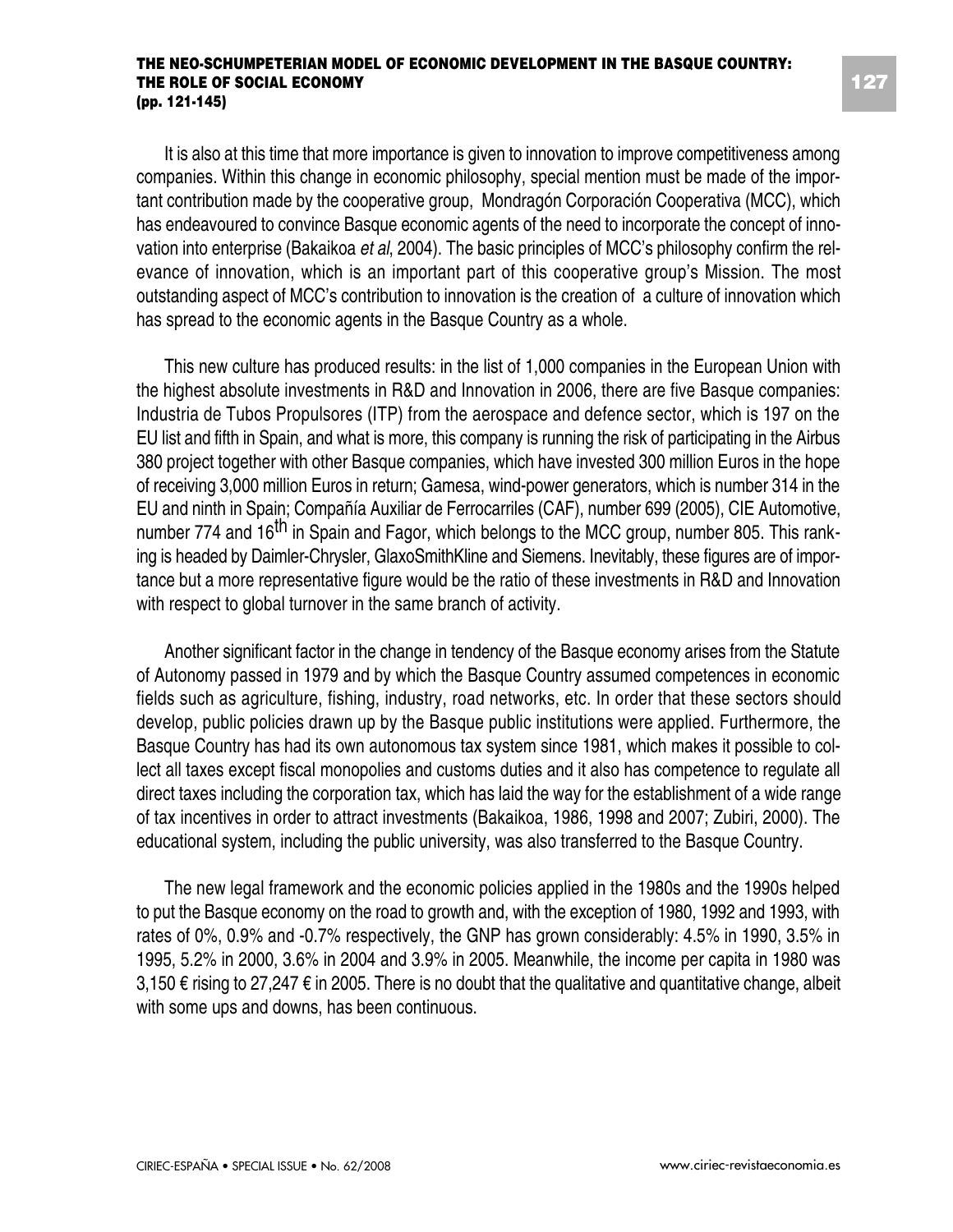#### b) The pillars of economic development in the Basque Country

The first pillar is seen to be, above all, at a mesoeconomic and microeconomic level. The companies of an industrial sector organise themselves in order to innovate. This organization may be a *cluster* or an industrial district, where the former is of a highly technical nature and the latter incorporates production into a specific social scene. In these organizations, companies compete with a view to innovating but as well as competing they cooperate. At present, there are twelve *clusters* in the Basque Country, which makes it possible for the companies that form part of these *clusters* to develop. Meanwhile, as they become global, the traditional manufacturing companies become bigger by means of mergers, acquiring companies in third countries or making direct investments in emerging countries. However, in order to survive they must compete and therefore innovate constantly. Small and medium-size companies are also laying a lot of emphasis on innovation because, if they do not, they will disappear from the market.

In short, for all the companies mentioned, the tripod – innovation-knowledge-learning is indissoluble. Treating knowledge as a common good, in the manner of the neo-classicists, has no sense whereas regarding it as a gift on a regional or local level does, as it is a variable input that boosts development by means of feedback effects when it works in complex company systems.

The second pillar of development in a country or region is the financial system with a willingness to run risks. Entrepreneurs and financiers must cooperate to boost development. There must be a symbiosis between both agents. Entrepreneurs must have a financial system as a travelling companion if they want to reach their destination. In order that this combination should materialise, the authorities should play their part by improving interest rates of a horizontal nature.

It is clear that the traditional banking system (banks and savings banks) is not inclined to embark upon highly uncertain adventures although they may participate in specific projects but with no particular spatial identifications. However, nowadays, the financial system is not made up of banks and savings banks alone but there also exist venture capital companies, mutual guarantee companies, credit cooperatives and other funds prepared to face greater risks than traditional banks.

The Banco Bilbao-Vizcaya-Argentaria, of Basque origin, with offices all over the world, participates in some industrial groups situated in the Basque Country, such as Gamesa or Iberdrola. However, this participation in the Basque economy is on the decrease and the bank has cut itself off from the Basque Country since it moved to Madrid from where it carries out its global activities.

As opposed to banks, savings banks do have close links with their geographic surroundings; besides, their management is based on economic, political and social criteria although their economic criteria are becoming more and more similar to those of the banks. The three savings banks in the Basque Country account for 54.7% of the deposits in the Basque Country, according to the Basque Economy, Report 2005 (CL: 357). These deposits will be consolidated when the three savings banks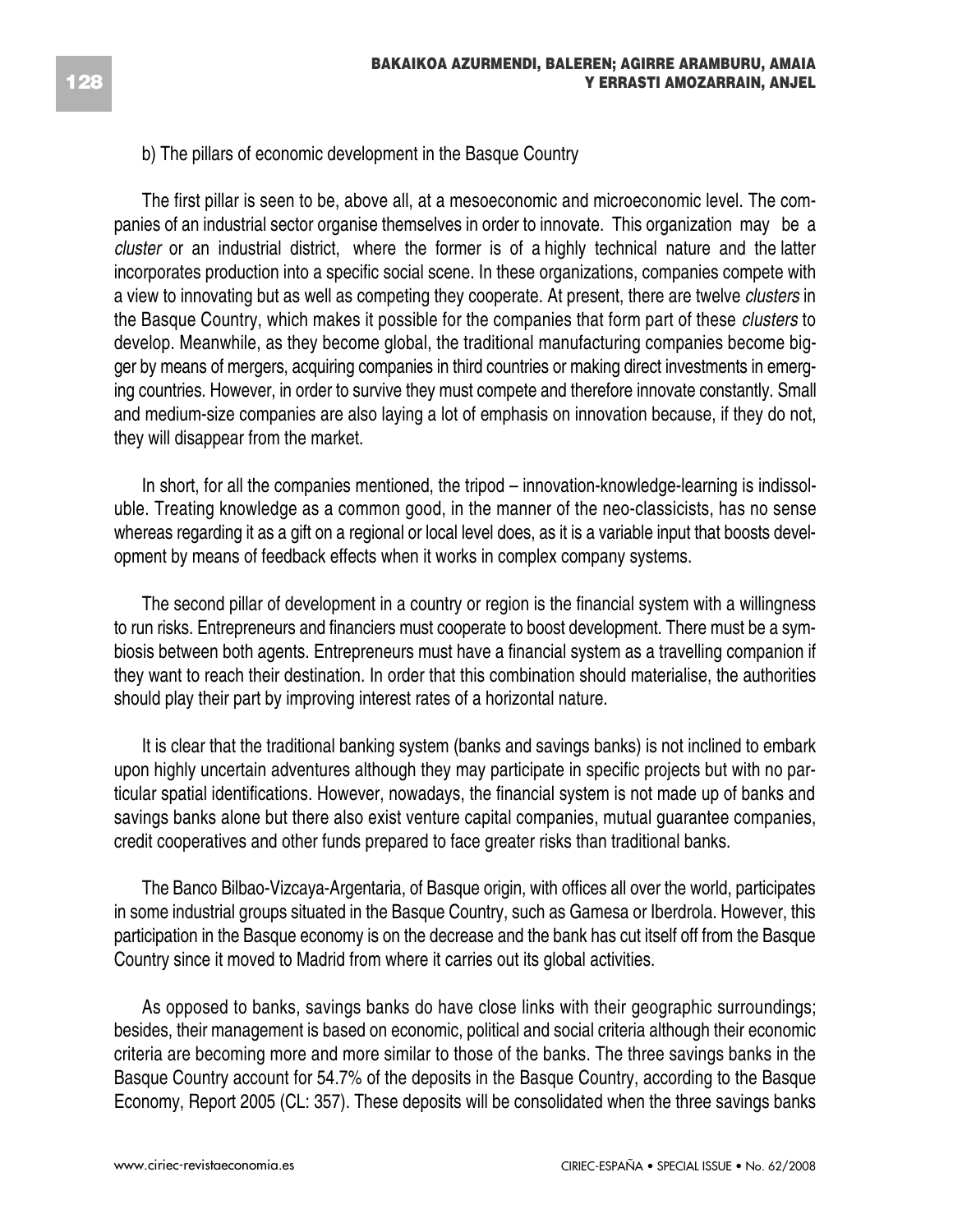merge, giving rise to the third largest savings bank in Spain. This future dimension will make it possible to participate in important vanguard business projects in the Basque Country. For the moment, it is worth pointing out the investments in several regional projects: Iberdrola, CAF, Euskaltel, etc.

The savings banks are also linked to public institutions (county councils and town councils). Consequently, these institutions do not operate on a purely economic basis, as do private banks, but they also take into account their surroundings, by making productive investments or by donating part of their profits to charity. In short, the investments made by these financial institutions may be managed or recommended by the public institutions linked to them.

Although these savings banks do not base themselves on economic criteria alone, they are extremely efficient and profitable. This is especially true of the Kutxa de Gipuzkoa-Donostia (the Savings Bank in Gipuzkoa-San Sebastian), which obtained the highest qualification for entities of this kind from Standard&Poor´s in 2007.

Then there are the cooperative credit banks: the Caja Laboral, which belongs to the MCC group and Iparkutxa (Caja Rural Vasca – the Basque Rural Savings Bank). Between them, the cooperatives account for 16.6% of the total deposits in the Basque Country. It is clear that these savings banks, which are closely linked to the Basque territory, invest a large part of their funds in the Basque Country.

Finally, there exists the mutual guarantee society (ELKARGI) for small and medium size companies and another (Oinarri) for firms in the cooperative, mutual and non-profit sector. Elkargi was a pioneer in its sector and now has 9,166 associates among the small and medium size companies with a volume of guarantees (2004-2006) of 710 million euros. Also to be taken into consideration are the venture capital companies promoted by the Basque Government and the county councils. The entity, Gestión de Capital Riesgo (Venture Capital Management) of the Basque Country participates, in most cases, in companies that are going to make investments of a high technological content and become shareholders for periods of six to ten years; together with the Gipuzkoa County Council, this entity has formed the society known as Seed Gipuzkoa with a view to supporting leading technology companies in the territory of Gipuzkoa. Both the mutual guarantee society and the venture capital companies are also modern, efficient instruments necessary for boosting innovation in enterprise while at the same time complementing the traditional financial entities.

The third pillar of economic development within the neo-schumpeterian model is the Basque public system. The Basque authorities have the competence to intervene in economic activity by means of tax policies and other incentives designed to attract investment in real assets. And they have done just this in times of economic depression.

Now that the years of economic depression have been overcome, present public investments are aimed at large projects concerned with infrastructure (ports, ring roads, motorways, high speed trains, etc.) in detriment to social expenditure and this is particularly affecting expenditure on education, which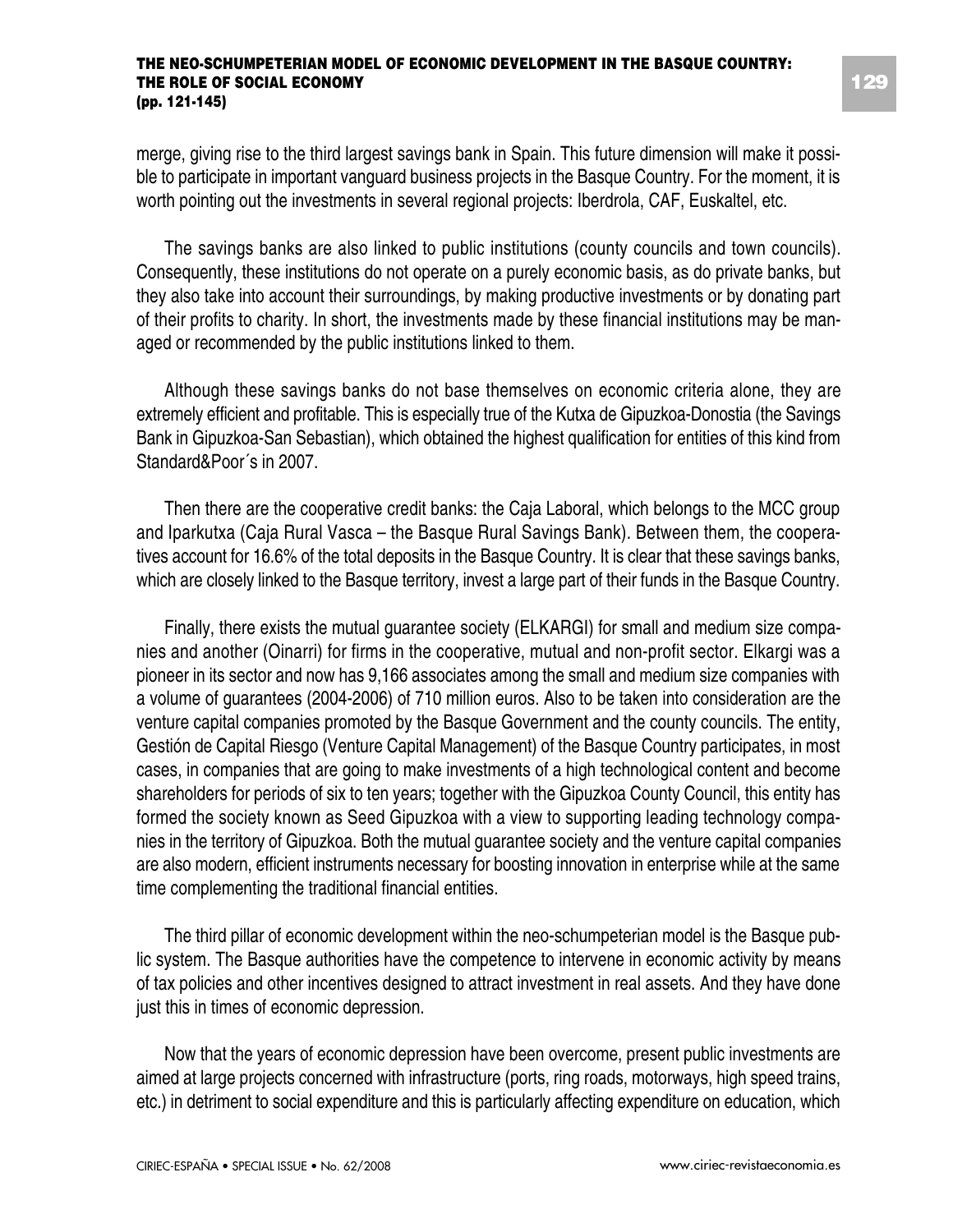in the long term will act in detriment to knowledge, a basic factor in innovation; furthermore expenditure on public health has been neglected and this is giving rise to doctors seeking employment in other countries; this phenomenon does not only exist in the Basque Country but also in other autonomous communities in the Spanish State. All in all, the Basque Government makes traditional public investments which tend to increase the accumulation of capital in accordance with the paradigm illustrated by J. O´Connor (1978).

The Basque tax policy applies measures to encourage investments, as entrepreneurs have to face up to a tax rate on profits which is lower than that of the rest of Spain besides generous tax reductions on investments in R&D, amortizations that are quicker than in the rest of Spain, investments in fixed assets, etc. (Zubiri, 2000 and Bakaikoa, 2007).

The *fourth* pillar is concerned with the Basque system of innovation and is added to the three pillars of the neo-schumpeterians1. In 1997, Saretek, the Basque Network of Science, Technology and Innovation was set up with the aim of promoting, coordinating and socializing the development of science, technology and innovation in the Basque Country with a view to making the Basque economy an example of competitiveness. In 2007, Saretek became the Basque Agency of Innovation. At present, this agency groups together 90 associates and within the space of a year the figure is expected to grow to 300. Thus, all these centres develop scientific knowledge so that it may be applied by Basque economic agents.

Among the members are the three technology parks, MCC's Polo de Innovación Garaia, research centres, universities, etc. Some of these centres are long standing and of great prestige thanks to their quality. Consequently, it is not surprising that they take part in international projects (Airbus, etc.). Also worthy of mention is MCC's participation in the drawing up of innovation policies due to the experience it has gained in this field. It must be pointed out that the need to socialise innovation forms an important part of their principles and their mission.

After several years of setting up the infrastructure for Innovation, 2007 saw the creation of the Basque Council for Science, Technology and Innovation and the Ikerbasque Foundation, the aim of which is to attract 100 excellent researchers from other countries over the next two years<sup>2</sup>. The aim of these institutions, all of which are backed by Basque authorities will be to socialise the culture of innovation in all fields in the Basque Country, which coincides with MCC's principles and mission.

As far as R&D and Innovation is concerned, the Basque Country still has a lot of ground to cover if it wants to fulfil the aims established by the European Council in Lisbon in 2000 when it was decided that 3% of the GNP should be devoted to this aspect by 2010. Table 1 shows some data for comparison.

*<sup>1.-</sup> Bakaikoa, B., Begiristain, A., Errasti, A. and Goikoetxea, G. (2004), "Redes e innovación cooperativa" (Networks and cooperative innovation), Journal on Public, Social and Cooperative Economy,, nº 49, pp. 263-294.*

*<sup>2.-</sup> Speech made by the President of the Basque Autonomous Community, Mr. Ibarretxe, concerning the state of the autonomy on the 28th September, 2007.*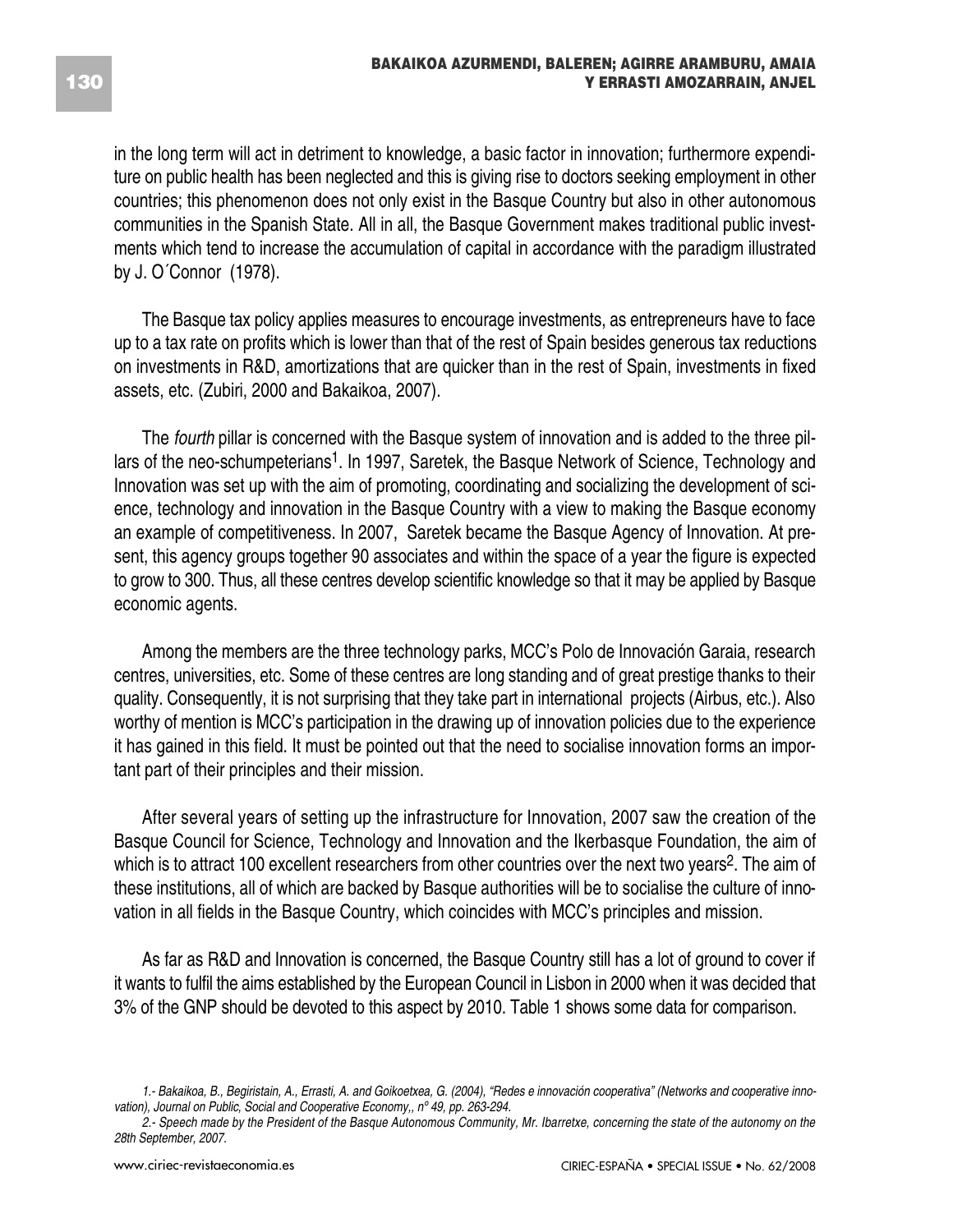| Country | 1995 | 2000 | 2005 | <b>Euros 2003</b> |
|---------|------|------|------|-------------------|
| BAC*    | 1.12 | 1.42 | 1.44 | 424               |
| EU-25   | 1.84 | 1.88 | 1.90 | 443.3             |
| Sweden  | 3.35 | 4.27 | 3.74 | 1,150             |
| Finland | 2.26 | 3.38 | 3.46 | 918.9             |
| Spain   | 0.81 | 0.91 | 1.07 | 246.5             |

### **Table 1. Spending on R&D and Innovation**

\*Basque Autonomous Community

Source: Eustat

It must be pointed out that most of this spending on R&D and Innovation in the Basque Country is done by companies, encouraged by tax relief and advantageous amortizations in the case of high technology equipment. It is also worth remembering that the central government has still not transferred competence in this matter, as is specifically provided for in the Statute of Autonomy in force since 1979 and demanded by the Basque authorities, entrepreneurs and university graduates for its importance in the future of this country.

The *fifth* pillar that we add to the neo-schumpeterian model of development is that of *participation of the workers in the company.* So far, the big companies only offered incentives to the members of the managerial staff: *stock options*. This formula motivated them to obtain the maximum profit possible. In future, not only the top executives but also the workers should be involved in the management of the company to achieve better results making them party to the results obtained by the company3.

This participation on the part of the workers must not be limited only to them receiving a fraction of the profits or being given company shares but must lead to them taking part in the management of the company. To this end, the Basque Government intends to encourage entrepreneurs to become more aware of this and count on the workers, having them participate at three levels: capital, profit and self-management.

An obvious reason for the participation of workers is that they have a permanent contract because if they are working on a temporary basis, there is little chance of them becoming involved in company matters. Another reason is that, living in an age of knowledge, the logical thing is that all workers should be immersed in a learning process meaning that they would be capable of observing malfunctions in everyday tasks and consequently be able to put them right; however, in order that they might identify

*<sup>3.-</sup> In Argentina the self-management system has become more widespread as a consequence of the last crisis, although the basic philosophy is different from ours; see Deledicque, LM, et al "Recuperación de empresas por trabajadores y autogestión. Un studio de una empresa argentina" (Recovery of enterprises by workers and self-management. A study of case in Argentina), Revista de CIRIEC de Economía Pública Social y Cooperativa, no. 51, April, 2005.*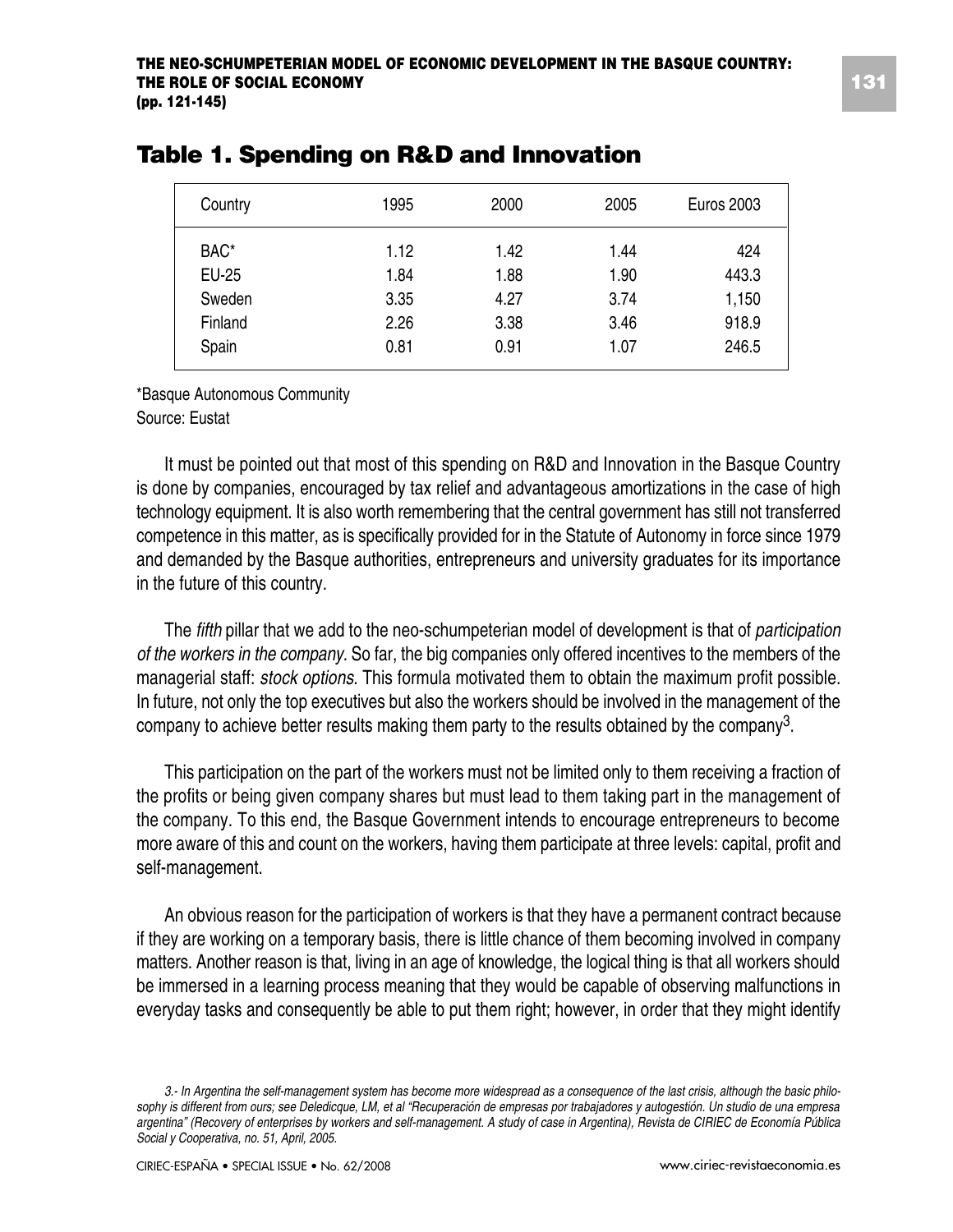with the company they must be permanent workers. The workers themselves would be able to correct the aforementioned malfunctions better than external agents. Teamwork is another important reason. Finally, hierarchies should be avoided in the chain of command and decisions should be taken horizontally, which would entail substituting the hierarchical command for team or group leaders. It is also essential that information should travel from the bosses downwards and from the workers upwards; fluid and transparent information makes for a good atmosphere in the company, and it is a component of the social capital.

The cooperative company model is similar to the participative company, but not sufficiently  $\mathsf{so}^4$ . In the cooperative model, the workers have a share in the property and in the cooperative returns, but the cooperative is not exactly a self-managed company, although it could well be, according to cooperative principles.

As mentioned above, the Basque Government's policy is to encourage this participation even in the case of companies that do not form part of the Social Economy. However, it is not easy to motivate economic agents to cooperate in a harmonious way; at times, cooperation is made difficult by entrepreneurs who believe that they should be the ones to take decisions regarding the company and that the workers should only carry out orders given on a hierarchical basis; by the same token, the workers, often guided by the trade unions, are reluctant to cooperate with those who, at the drop of a hat, may create a conflict or simply do away with them.

The participation of workers in small size, family companies would, in many cases, prevent the business from closing down as the descendents of these entrepreneurs often show no interest in continuing in the family business.

Nevertheless, in the Basque Country, there are cases of self-managed companies and literature concerning this abounds (Aragón, et al**.** 2003; Knowledge Cluster: 2001, 2003 and 2006). The Institute of Cooperative Law and Social Economy - GEZKI of the University of the Basque Country/Euskal Herriko Unibertsitatea (2003 and 2007) organised two congresses of a scientific nature regarding this subject under the quidelines of the Basque Government; a member<sup>5</sup> of this university institute did his thesis on worker participation; work has also been carried out in companies for the purpose of implementing participation, etc. There is also an abundance of consultancy firms that assess companies with a view to encouraging participation6.

- *4.- Bakaikoa et al (2004), "Governance of the Mondragon Corporation Cooperative", Annals of Public and Cooperative Economics, vol. 75, nº 1, March.*
- *5.- Aritzeta, (2005), Influencia de la implantación de los grupos de trabajo autónomos sobre procesos individuales, grupales y organizacionales: un análisis comparativo longitudinal y multinivel(The influence of the implementation of autonomous work groups on individual, Group and organizational processes: a longitudinal and multi-level comparative analysis), Editorial Services of the University of the Basque Country/EHU, Leioa (Bizkaia).*
- *6.- Hobest, etc. Koldo Saratxaga, the former Managing director of the cooperative, Irizar and Alfonso Vázquez are members of this consultancy.*

**132**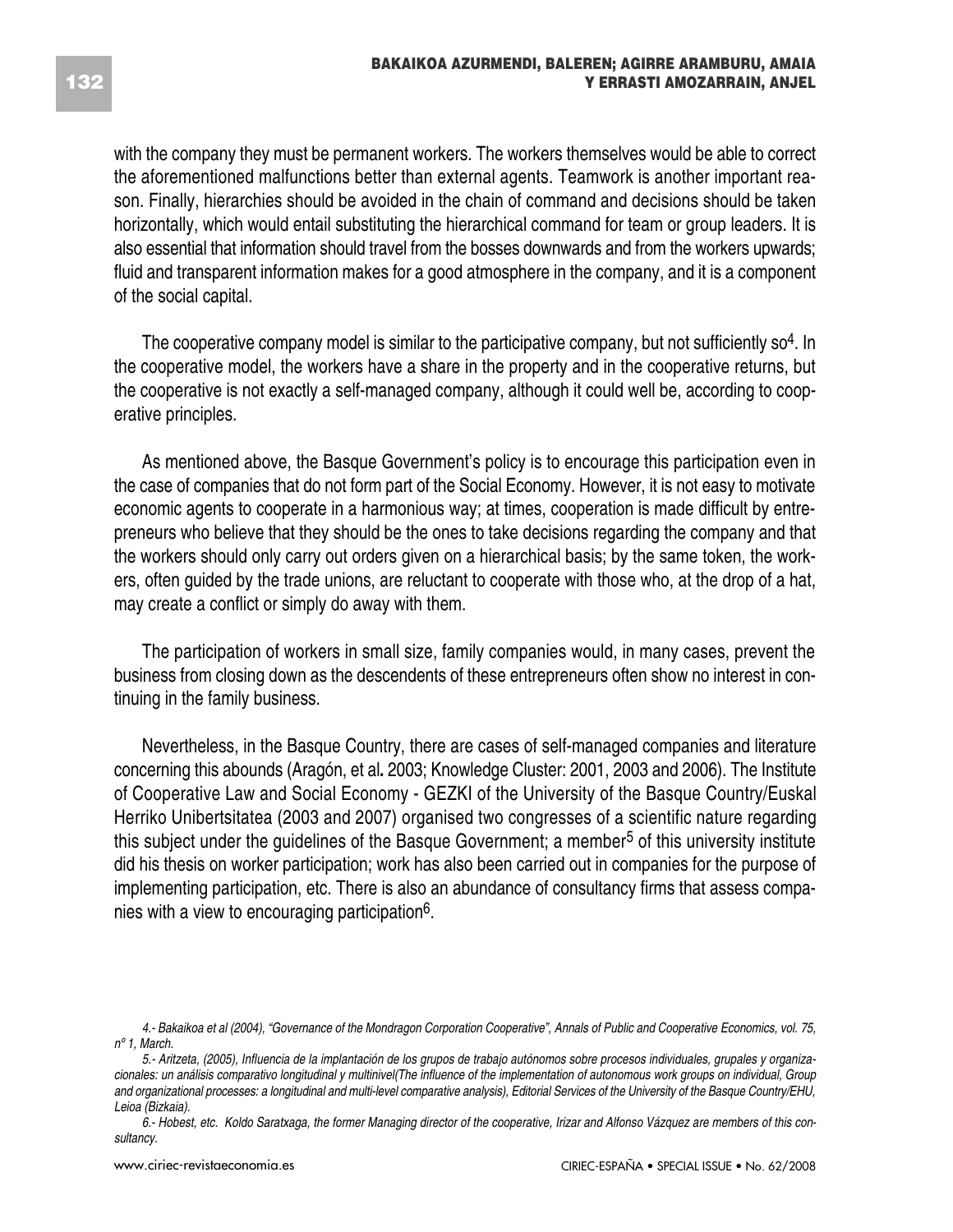Generally speaking, the idea of participation is rooted in the Basque cooperative movement. It comes as no surprise that the Mondragon Cooperative Corporation (MCC) belongs to and dynamises this movement. Apart from *cooperation, responsibility and innovation*, among MCC's four corporate values is *participation,* which the corporation must encourage, as all members can contribute towards improvement with their knowledge; there must also be participation in establishing company aims and special attention must be paid to teamwork and constant training. In the Basque Country, another case of participation can be found in the field of education and in particular in the Ikastolas (schools created to recuperate the Basque language, the majority of which came into being during Franco's regime), which have become teaching cooperatives.

In MCC, the associate workers' share in the share capital in 2006 came to 91.1%. It is recognised by the European Federation of Employee Share Ownership that MCC is the first European company among those companies in which the workers participate, with a share capital of over 50%. This share capital is remunerated with a 7.5% interest at the most, as long as the cooperative obtains positive results. Mention must be made of the fact that the workers in MCC's public limited companies had a share in 9.6% of the share capital of these companies.

Both MCC'S associate workers and the daywage workers receive a part of the surplus generated during the fiscal year by way of interests on the capital and cooperative returns (rebates in the event of losses). In 2006, of the 677 million euros obtained through surplus, 186 million euros were devoted to capitalised returns, 153 million to interests and monetarized returns and the rest (338 million) were devoted to Corporation Tax, Reserve Funds and Social Funds. MCC's employees (non-associate workers) receive a payment of 25% of what a partner receives for participation in the results.

However, participation in the management of MCC's cooperatives is rather limited, although all are entitled to intervene with full voting rights at the General Assembly and can become members of the cooperative's bodies: the Executive Council, Social Council, Board of Management, etc. Nevertheless, of the almost forty thousand associates, only 861 are members of these governance bodies. The body that acts as a link between the work associates and those of governance and management in the cooperative is the Social Council.

Some associated cooperatives have gone deeper into self-management. In this respect, MCC has wide experience in participation, the most outstanding case being that of the associated cooperative, Irizar, S. Coop. In this cooperative, participation is at three levels: capital, profits (cooperative returns) and self-management. Self-management has begun to develop in other MCC cooperatives such as Ampo, S. Coop., Eroski S. Coop, Lana S.Coop. One of the challenges for the future of the MCC cooperatives will be to promote self-management as the aforementioned cooperatives endeavour to do. In fact, the recently designed Corporate Management Model proposes that self-management should be one of the aspects to which cooperatives must pay special attention.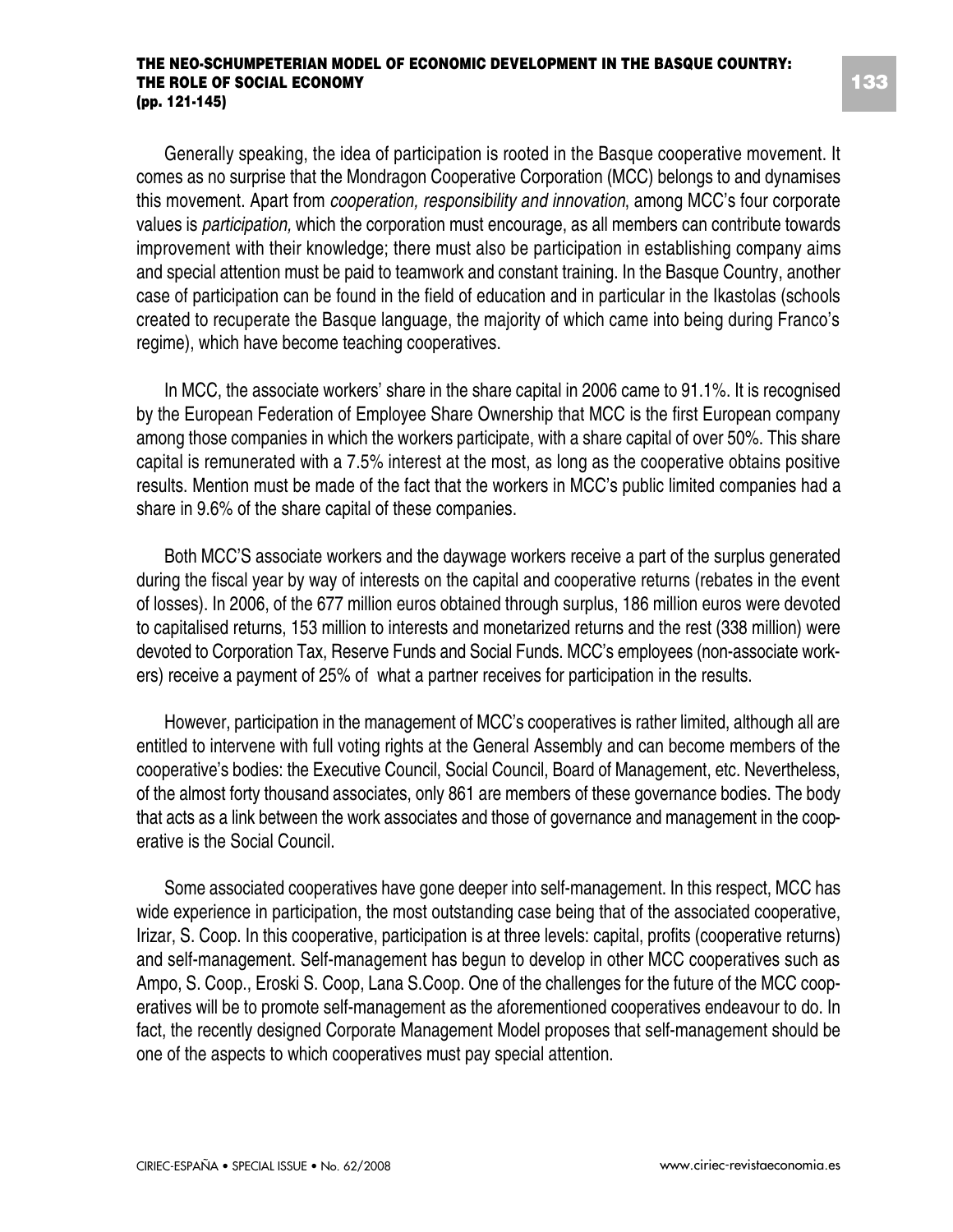# **3.- From the traditional management model to the systemic model**

The first reason why the traditional management model should be replaced by the self-management model is that the former is becoming outdated. The traditional management model is in crisis. Globalisation is making it more difficult to use traditional company management methods, where decisions are taken at the "top" of the company and the orders to carry out various tasks are conveyed in a vertical manner, giving rise to a divorce between the managing elite and the passive executors of the decisions. Planning is questioned because the high degree of globalisation obtained and the abundance of information available gives rise to factors that are difficult to foresee.

Consequently, the classical management model is criticised and consideration is being given to substituting it for another model in which the decisions taken are of a horizontal or systemic nature. Those who carry out the various tasks stress the importance of the way in which work is done. It is a way of working in a network. In short, the authority of the traditional model is converted into leadership.

The second reason is that the cooperative model has a greater chance of becoming a self-managed company than a traditional capitalist company. Cooperatives are based on principles which are officially approved by the International Co-operative Alliance (ICA) and these valid principles make for a situation whereby the company is guided by a genuinely democratic and participative spirit. Consequently, an effort should be made to go more deeply into democracy and integral participation so that the associate workers may also take part in day to day management instead of waiting for orders from their superiors.

Participation in the democratic management of a cooperative must signify that participation is not only limited to casting a vote at the General Assembly and the informative assemblies; it must also signify intervening in strategic planning (investments), organising work and production, adapting customers' proposals, suggesting that suppliers make certain modifications, etc. All this must be backed by fluid, transparent information and permanent training.

From the framework of MCC companies we have chosen to analyse a particular cooperative company from a more integral participative perspective. However, although this is a study of a "single case", it is by no means lacking in scientific value. In a previous epigraph, it has been mentioned that several Basque companies, both cooperative and capitalist, endeavour to implement worker participation methods, whether the workers are partners or not; in these cases participation has reached different levels and the cooperatives, among which one has been chosen, are, logically, the most advanced as far as the process of participation is concerned.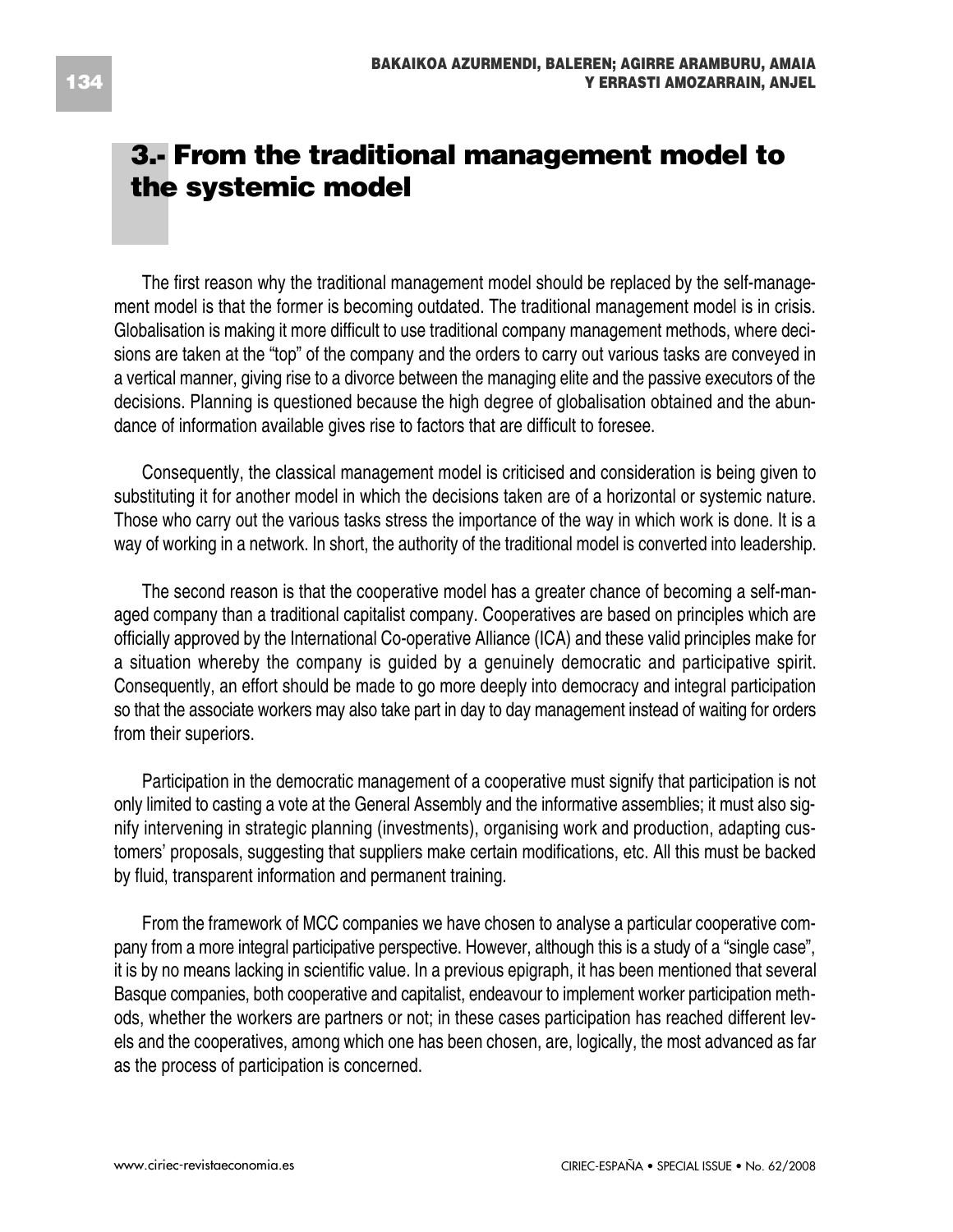In order to choose the MCC cooperative that best fulfils the cooperative principles, especially regarding the development of self-management, a commission of 10 experts from the group was formed: 2 cooperative managers, 2 members of the Standing Committee, 2 members of the General Council, 2 from Mondragon University, 1 from the centre for research, transformation and innovation and one from the training centre (Otalora). Of the ten experts in cooperativism in MCC, nine chose the cooperative Irizar, which is located in Ormaiztegi (Gipuzkoa). This choice was based on the fulfilment of three cooperative principles: 1) the supremacy of work over capital; 2) democratic organisation and 3) participation in management.

We have opted for the analysis of a single case, as it is a special case. In the study of the evolution of the MCC cooperatives, it can be seen that they fulfil the cooperative principles gradually and in this evolution some of them were in the vanguard and, as time goes on, other cooperatives of the same group are implementing the Irizar model. And, in the near future, other cooperatives will make the same changes following this new model of corporate management.

There are other cases<sup>7</sup> of MCC cooperatives where attempts were made to implement the selfmanagement system after undergoing a serious economic crisis. In some cases the self-management model failed to prosper due to difficulties of leadership while the Executive Council tried to control the management tasks arising from the crisis. There are also other cooperatives wishing to encourage selfmanagement but, as yet, no results are available<sup>8</sup>. Outside the MCC cooperatives, those which are commercial companies are also seeking formulas for participation similar to those applied in the distribution cooperative, EROSKI through GESPA.

It is assumed that organisations can be managed on the basis of the underlying ideas in the Complexity Sciences and to confirm this fact, we make use of real experience in a cooperative. We also wish to demonstrate that this type of management has been put into practice with satisfactory results and, in the future, other cooperatives should be able to follow along the same path.

Getting to know the process followed in the implementation of the new organisation and management of Irizar by means of shelved documents is no easy task so we have opted for semi-structured interviews. One of the interviews which appears in the book by Luxio Ugarte (2004) entitled "Sinfonía y Jazz" (Symphony and Jazz) is with the person responsible for the implementation of the self-management model in Irizar, Mr. Koldo Saratxaga. In this book can be found themes related with the new organisation and management so it has been decided not to have another interview with him.

*<sup>7.-</sup> Pagalday, E. (2003), "Participation experiences in enterprise…From the day after", Participación de los trajadores en la empresa (Workers participation in enterprises), Marcial Pons, Madrid. The author omits the name of the associated cooperative which underwent the experience of self-management.*

*<sup>8.-</sup> Mention of the names of the cooperatives is avoided.*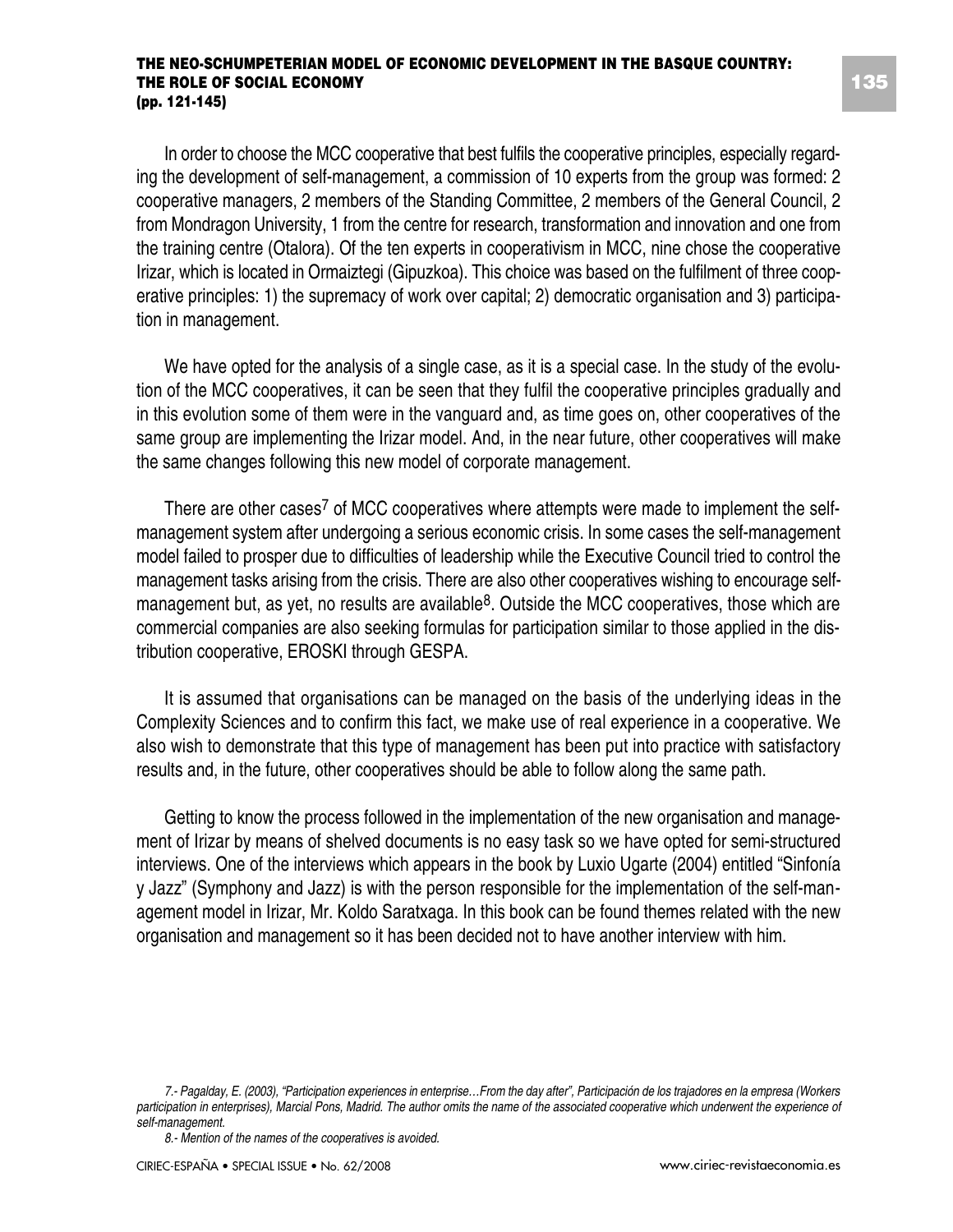There have also been semi-structured interviews with members of the staff at Irizar belonging to different teams and chosen at random. The questions are concerned with the degree of implication of the associate workers in self-organisation and self-management, information and cooperation, improvement in planning and its replacement by shared management, education, training, etc.

Another work used was the "Estudio de la figura del trabajador del conocimiento en tres organizaciones vascas" (A study of the knowledgeable worker in three Basque organisations). One of these organisations is, once again, the cooperative Irizar. In order to carry out this study, 85 associate workers of the 650 in Irizar at the time were interviewed. The questions asked were related with the dynamics of management.

Finally, we decided to reject the idea of direct observation and another questionnaire aimed at Irizar's personnel as we considered that there was already sufficient information.

## **4.- The completely new self-management experience in Irizar, S. Coop.**

a) Management of the cooperative<sup>9</sup>

The first thing one notices in the material compiled from the cooperative Irizar is that the person is more than just a work resource, which is the idea defended by the founder of MCC, Father Arizmendiarrieta, from the beginnings of this cooperative experience. If the person is left to his own devices, his creative capacity has no limits but it is necessary to move away from simple answers. It is also necessary to trust the people who participate in the project and think that everything they do is with the best of intentions; if they do a job badly, instead of reprimanding, corrections should be made as people do not deliberately do things badly. In short, trust in people is fundamental when it comes to self-organisation in work teams formed by people from self-managed, multi-disciplinary fields and is a great improvement on the classical departmental-hierarchical idea.

Another aspect which is worthy of note in Irizar is that power is not hierarchised but structured on the principle of participation-leadership. Instead of the hierarchical concept, they work on the principle of shared leadership. The idea of a boss with unlimited powers does not exist; his/her function is like that of a sports coach.

*<sup>9.-</sup> Agirre, A. (2006), Kooperatiben Koeboluzioa Konplexutasunaren Paradigman: Beren Idiosinkrasiari Eusteko Bidea (Thesis), Mondragón Unibertsitatea, Oñati.*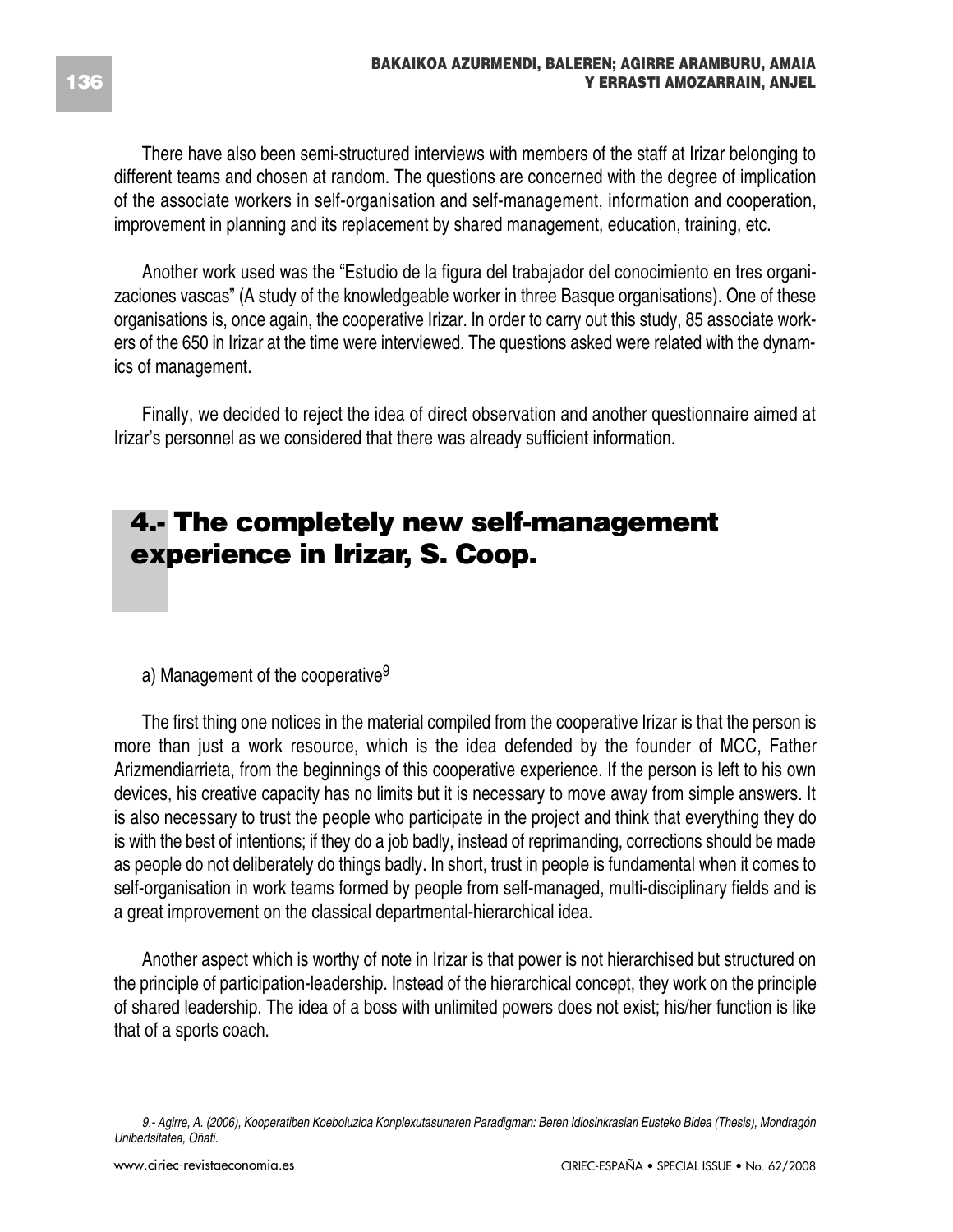The work teams are made up of four or five persons although there can be groups of up to fifteen members. The components of these teams are inter-connected in one way or another and the aim is to strengthen cohesion in groups and between groups because collaboration is the secret of success. Also, relations with other institutions will also be promoted, especially with suppliers and customers.

In this new organisation, Irizar responds with three types of stable work groups:

- 1) Customer line teams
- 2) Customer satisfaction teams
- 3) Pilot teams and coordination teams

The *customer line teams* are made up of people who participate directly or indirectly in the work regarding the manufacturing cycle of each coach, so that, in principle, all those who work in Irizar's parent company are included, suppliers and subcontractors as well. 95% of the staff participate in these teams and they manage the entire manufacturing process of the bodywork from the moment the order is received to the moment the coach is delivered to the customer.

Throughout the day, these teams carry out the work planned for 8 hours' work. With a view to satisfying the customers' wishes, they are in permanent contact with the customer satisfaction team, whose job it is to gather all information concerning the requirements regarding the quality and service of the product manufactured by Irizar. Previously, these teams had a leader who was elected by the members and/or proposed by the pilot team. However, as the project has been consolidated, it was considered that this responsibility should be shared among all the members. The customer line team, in turn, is divided into sub-teams according to the process. Each one has a leader elected among the members, who take it in turns to be leader. The underlying idea is that all should assume the leadership at some time.

The *customer satisfaction teams* link the market to the customer line teams. Those who make up the customer satisfaction team are related with the market, as the closer one is to market information points, the more easily such information will be transmitted to the production centre. These customer satisfaction teams also lead the company strategy, define qualitative and quantitative aims, connect and drive the customer line teams and make the customers' requirements known in order to carry out the correct strategy through the eyes of the company.

It must be pointed out that the two aforementioned teams are multi-disciplinary and self-managed and focus on everything concerning the market so that all movement between the market and the production centre are taken into consideration. In short, if one is familiar with the ins and outs of the market, it will be easier to obtain customer loyalty, which is the reason for the creation of these teams, whose field of action is in different geographical areas (France-Holland-Belgium; Poland-the Czech Republic-Slovakia-Hungary-Russia, etc.).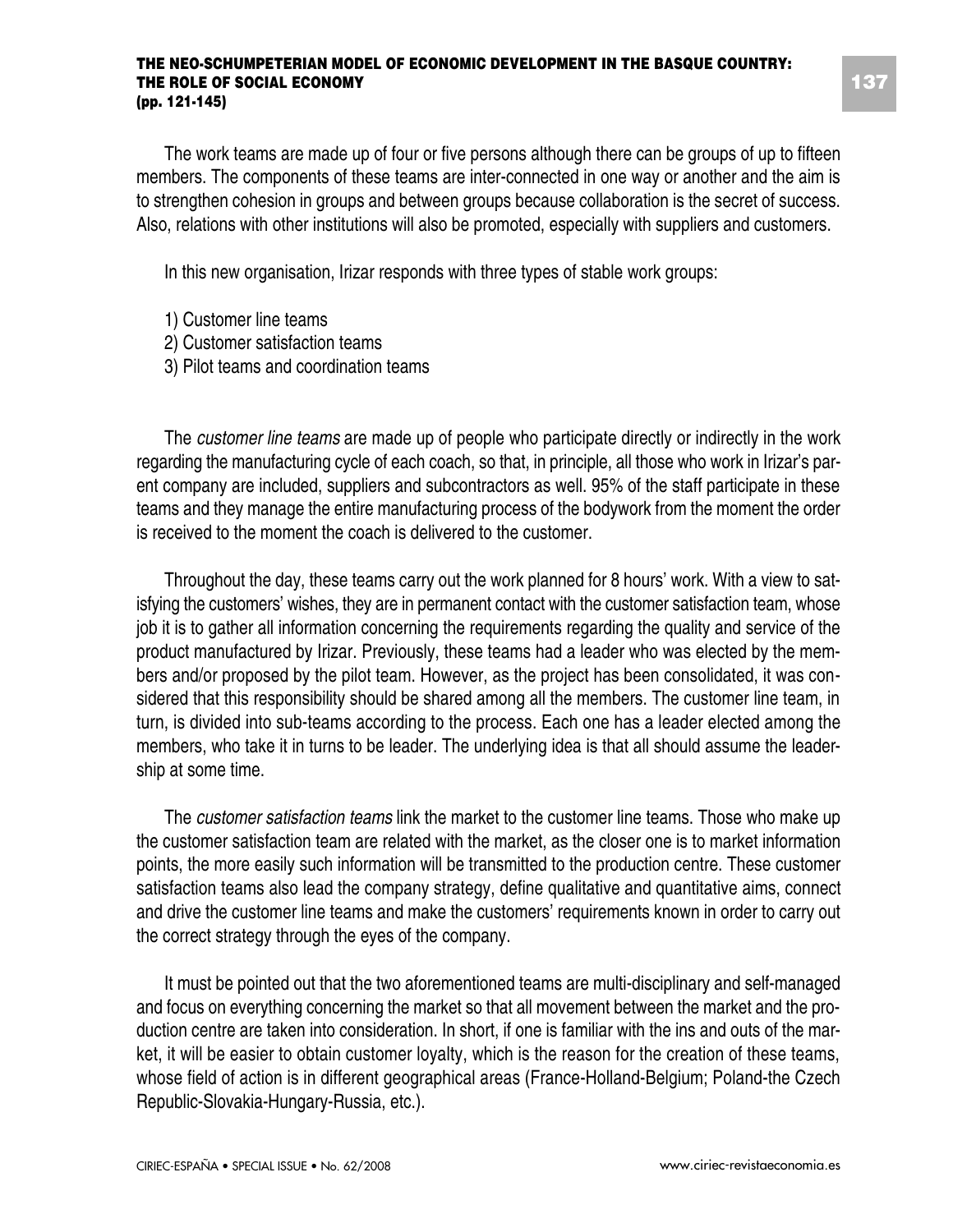Then there is the cooperative's *pilot team* made up of the leaders of the 15 customer satisfaction teams, the coordinating team, the person responsible for quality and the one responsible for the aftersales service and they meet once a month to study the evolution and the ups and downs of the market and to determine how they can support the other teams in the carrying out of their tasks. It is a team which is made up of people elected according to the responsibilities they assume in the project (technological services coordinator, personnel coordinator, coordinator general, etc.) and the leaders of key projects. The pilot team is not stable, as occurs in cooperatives that are managed in a classical fashion. If new initiatives arise, the team is reformed with new members.

There is also a *coordination team*. Its aim is to share in the monitoring of the evolution of the project and to find the quickest possible solution to any malfunctions that might exist. Another purpose of this team is to encourage the participation of all the cooperative's associate workers, providing them with correct and punctual information about everything that happens concerning the cooperative and making them party to Irizar's global project.

As far as participation of the members of the different teams is concerned, the survey shows that the majority of the workers participate in defining the objectives of their jobs and the tasks to be carried out as well as in fixing the aims of the unit of the company of which they form part. Other workers answer by saying that they participate in determining the tasks limited to their sphere of work and that they have sufficient autonomy to proceed as they deem fit.

In spite of the high degree of participation, those who work in a customer line team have jobs which are perfectly defined (painting, welding, etc.) and so the field in which they may act is not particularly wide. However, in other more generic teams (management teams), the possibilities of taking action, proposing improvements, etc. are greater. Once the project is developed by an "ad hoc" team, the team is dissolved. In such teams, the participating members define their objectives, develop their capacities and make contributions, often exceeding inicial expectations.

The idea behind all this is to break the monotony of work and, instead of always doing the same jobs, the workers have the opportunity to develop initiatives that generate added value.

Why do they work like this? The answer given by the leaders of Irizar, S. Coop. who were interviewed is clear: the idea is to achieve the highest performance from the atomised energy that exists in the cooperative, making any project viable, which, in the long run, makes for improvement in competitiveness.

Another important aspect is that of **communication**. In traditionally managed companies, communication is merely a transmission of information in a single direction. In a project that is shared, as in Irizar, all economic information is shared, ideas for the future are proposed and the direction that must be taken in order to continue being competitive is put to debate, etc. Therefore, good communication is of prime importance in the good running of a self-managed company.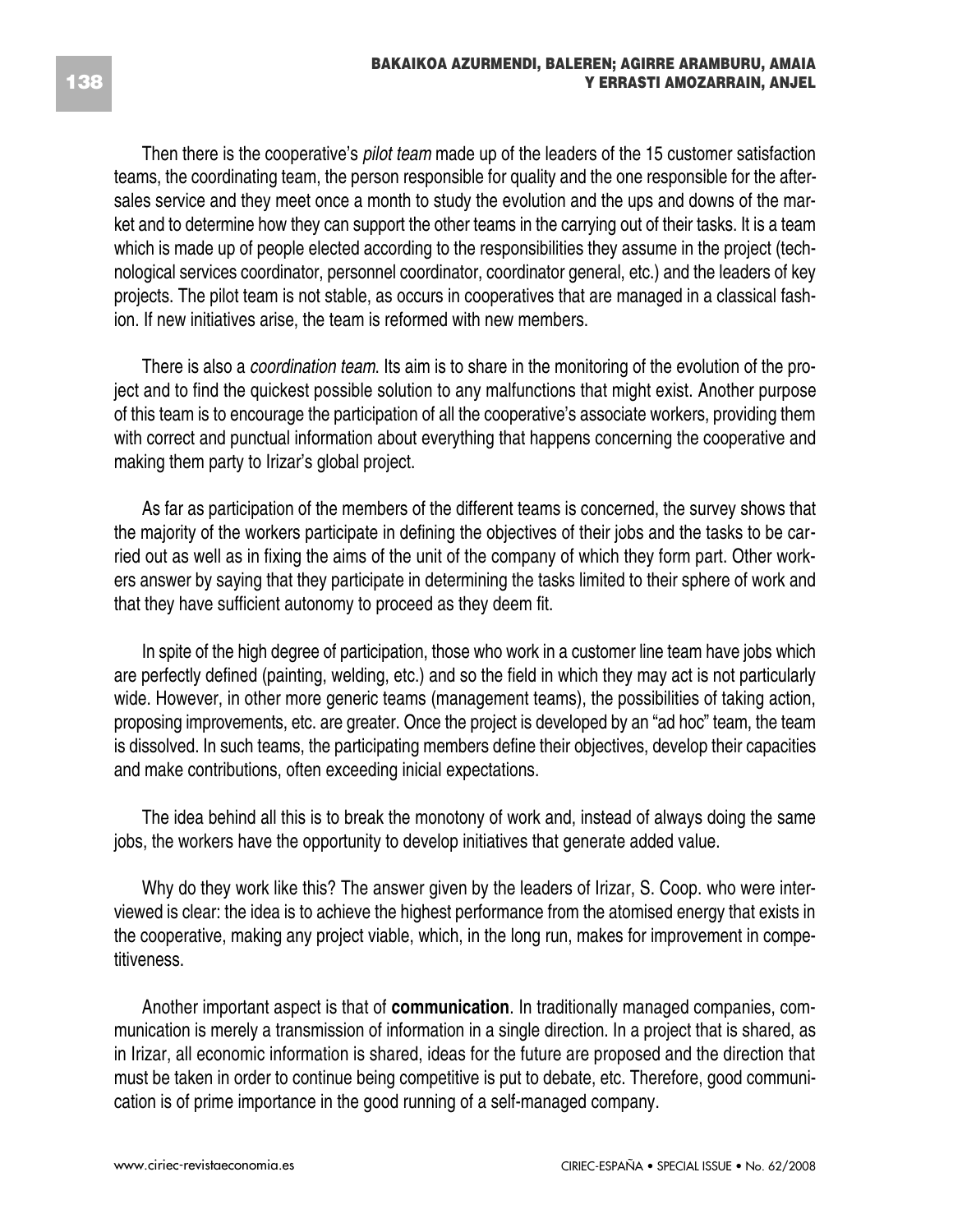In order that communication should be successful, forums are set up for all those who wish to attend to participate; they may even be convoked on personal initiative. According to the survey, 42% claims to have participated in a multitude of initiatives, having coordinated meetings on issues connected with their responsibilities.

Communication networks also operate between various customer line teams, so that they may exchange information regarding what each team is doing, their problems, solutions proposed, etc. In short, on line communication concerning the cooperative's economic situation and any problems arising is fluid and constant.

Besides the aforementioned forums, discussion forums dealing with basic issues concerning the development of the cooperative are convoked three times a year. These meetings are equivalent to the General Assembly and all workers both permanent and temporary attend with full voting rights. In the first two general meetings, issues related with the financial year are debated and reflected upon and the results are presented in April, as in any other cooperative. In the ordinary General Assemblies everyone participates but only the partners can exercise their right to vote on legal agreements. And in the third assembly Strategic Thoughts are agreed upon.

Every day at 8:30 a meeting is held. This meeting is coordinated by a member of the customer satisfaction team and all those in charge of the different sections of each customer line team participate. At this meeting, an anlysis is made of the situation of the bus that is in the process of being manufactured and any problems that might have arisen in order to find a quick solution and have the bus ready for the customer.

The problems that arise in the 8:30 meeting are analysed in another meeting which is held at 10:00 and attended by the six coordinators of the meetings regarding each production line as well as the personnel coordinator, the planning coordinator, those in charge of the market and the members of the technology services.

Another forum is the planning team, which meets every Friday and whose job it is to plan the production for the coming week and make forecasts for the following 2-3 weeks. These forums are complemented by the intranet system and the magazine, which is issued quarterly, all of which make for the improvement of company information. Finally, it must be pointed out that any member may encourage the creation of forums attended by people or virtual forums to deal with issues related with the running of the company.

Particularly worthy of note is the freedom and autonomy of the members/teams of Irizar, as they are the administrators of their work time. The team itself decides when each group is to start their activities taking into account that work is carried out in a chain; in principle, there is no fixed time for starting the working day or finishing – only the established objectives must be fulfilled. There is no control over attendance – this is ruled by the members' sense of responsibility, according to 64% of those polled. In other companies, the workers do not have this liberty.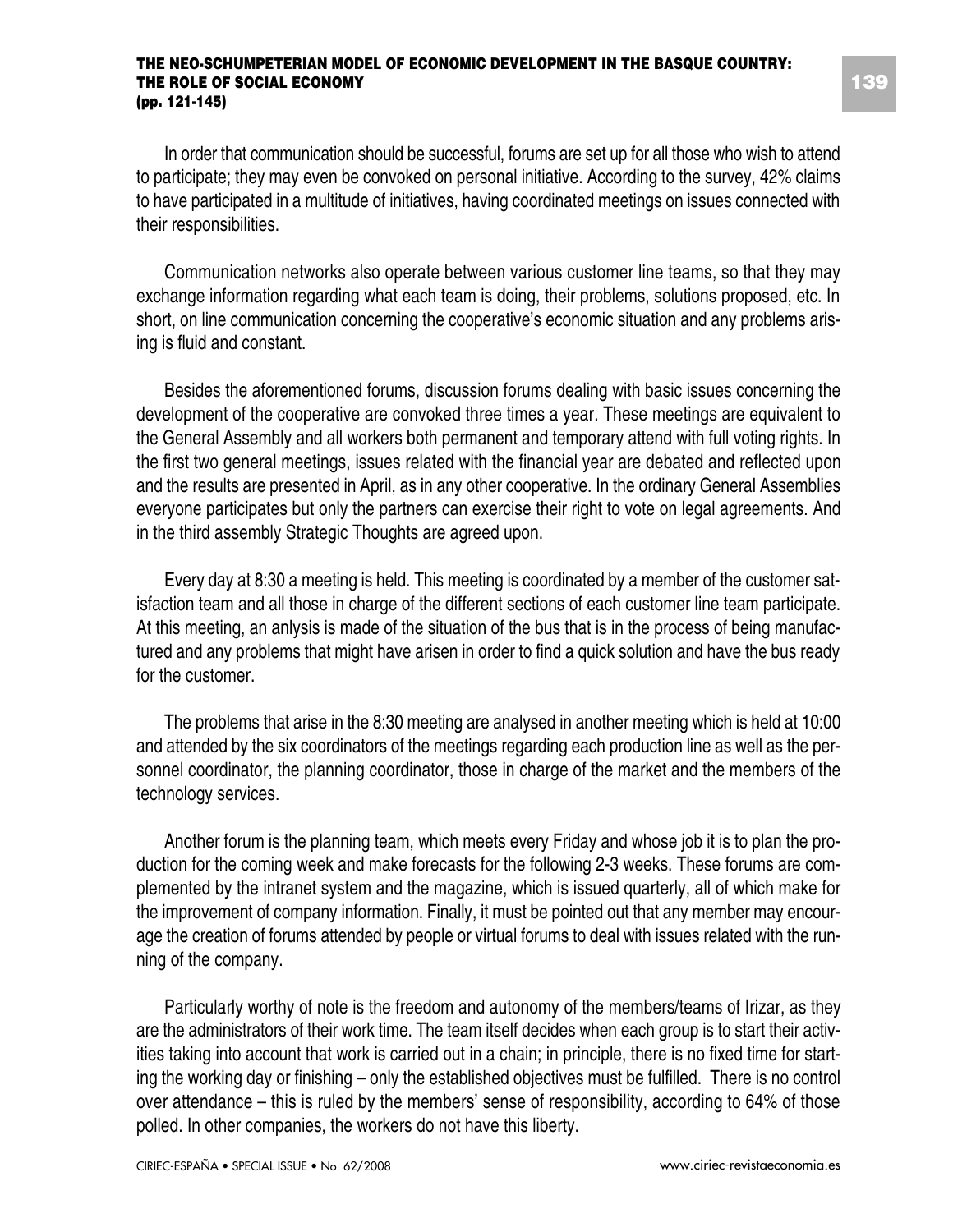In the past, the workers were given a written plan of what each one had to do. Now they distribute the work in the team. Each person, depending on his/her ability works at a different rhythm and if he/she needs help, the other members of the team help.

Work norms are left on one side and instead debate is encouraged. Bureaucratic proceedings are substituted for dialogue. Talking about any complications that may arise is the basis for solving conflicts, "by transforming all problems into opportunity". The diversity of people together with disagreement are respected and the coordinators must show that they are there to help and serve others.

The associate workers are the owners and that is precisely how they feel in the field of management and when it comes to taking action. Having autonomy and being free to act makes them feel they are in charge of the coach manufacturing process and this identifies them with the project. Not only are they the owners of the capital but also of the production process; this feeling of belonging makes it easy to be constantly taking decisions.

The traditional management system signifies fulfilling decisions imposed hierarchically to the letter. But self-management calls for the teams to have information, albeit abundant and chaotic on occasions but, in time, they learn to select the most relevant information received from other teams as well as from customers and suppliers. The associate workers are of the opinion that no information should be hidden. Sometimes the information is redundant but always positive.

In Irizar no power is imposed, which is why so many meetings are held to exchange information. Instead of command there is leadership and power is developed horizontally and in a decentralised fashion. Decisions are taken among many people, otherwise self-management/self-organisation would not be possible. This means working in a team with the capacity and willingness to communicate, take decisions and assume risks.

Irizar does not draw up traditional Strategic Plans or Management Plans, but, every year, a team of approximately 60 people is formed for the purpose of strategic reflection with respect to the coming financial year. Every year, the main ideas are looked over by the coordinating team together with other persons and, at a later date, the rest of the personnel are informed of the general results of this activity. As a result, certain basic simple ideas are defined and this is known as Strategic Thoughts (which would replace the traditional Strategic Plan). The next step is to specify Ideas and Objectives (which would replace the traditional Management Plan) with respect to the coming year, establishing for the purposes of management the annual qualitative and quantitative objectives to be fulfilled. Both the Strategic Thoughts and the Ideas and Objectives are agreed upon by virtually all those who go to make up Irizar and finally, they are passed at the December Assembly. In the year just finished, 400 of the 730 persons that go to form Irizar Ormaiztegi were in agreement with the Strategic Thoughts before they were passed at the Assembly.

#### **140**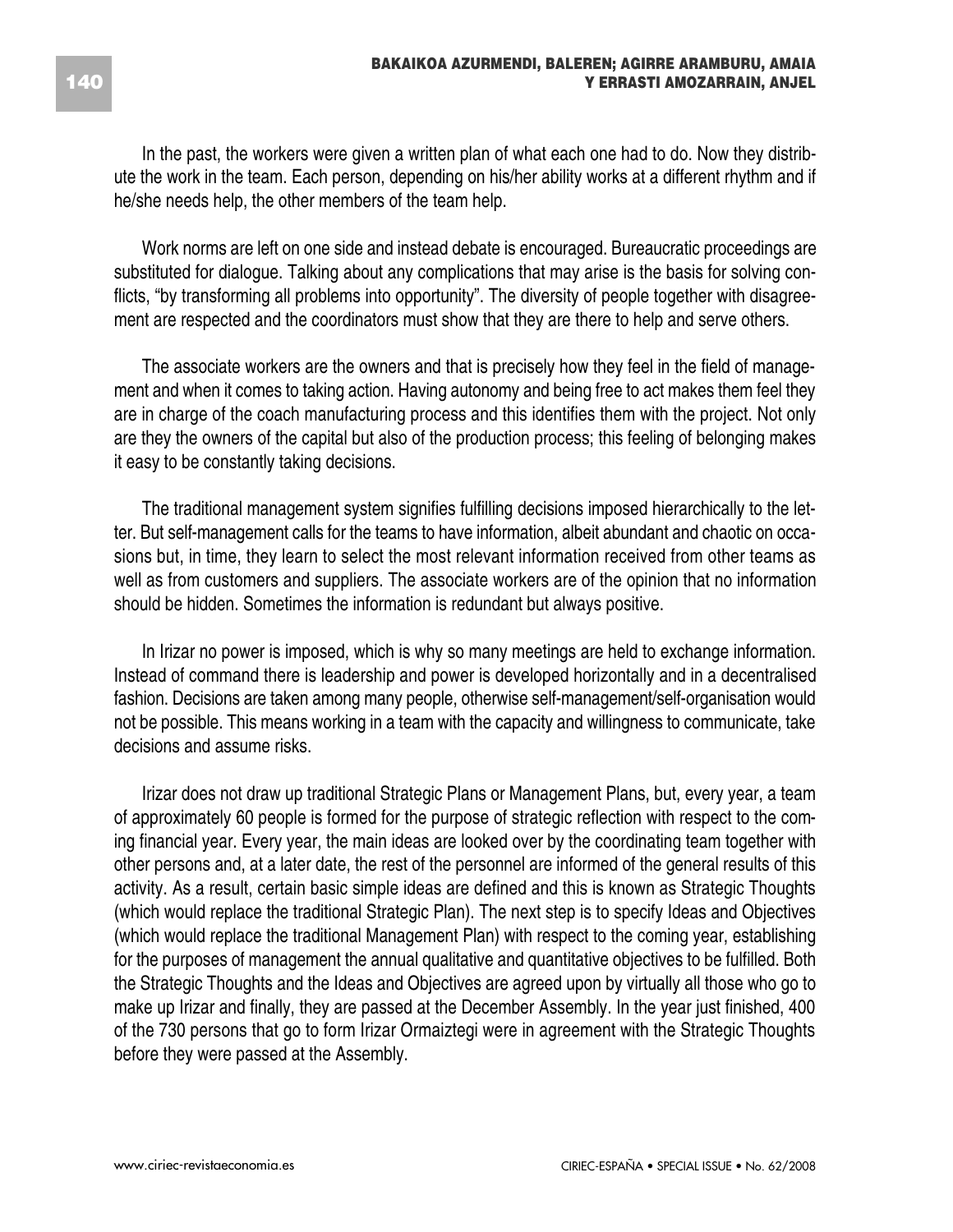The investments for the following financial year are carried out in accordance with what the teams say. Furthermore, agreement over these investments is reached in the coordinating team and they are then presented at the corresponding General Assembly for their approval.

In Irizar education and preparation are important. The former is acquired through trust of and closeness to the rest of the people and the latter is a matter of obtaining the widest possible knowledge. Education changes the way people are and the way they do things. Working in a team is the best education.

Belonging to the customer line team makes its members aware of what they are doing in production and who they are doing it for and that gives their work sense. It makes them feel united and proud to work in a self-managed project although the system itself is unstable but makes for advancement.

#### b) Some information

MCC's economic data are of special significance and its contribution to the economy of the Basque Country is outstanding. In 2006, it accounted for 4.1% and 3.8% of the GNP and Basque employment, reaching the figure of 8.5% if we take the Basque industrial product. Of the total amount of industrial employment in the Basque Autonomous Community, 8.6% were employed in the MCC cooperatives and a further 20,602 jobs were generated. Finally, 16.8% of investment in the BAC was made by this cooperative group.

Irizar Sociedad Cooperativa, was created in 1989 for the manufacture of coach bodywork. In the beginning, it produced a wide range of bodyworks, which gave rise to poor economic results.

These data are an example of the importance of MCC in the economy of a region like the Basque Autonomous Community, where it is a leader in policies of innovation and participation. To this end, it counts on such precious instruments as the cooperative university, research centres and centres devoted to participative entrepreneurial culture.

As has been mentioned, Irizar, S. Coop is among the most participative cooperatives. This cooperative began to change the management model with the arrival in 1991 of Mr. Saratxaga who occupied a post in the management of the company, which was technically bankrupt and with a volume of sales of 20 million euros and a staff of 250 associate workers. The change in the management model began in 1993-1994 after some tough debates. The following table shows some significant figures in the evolution of this company.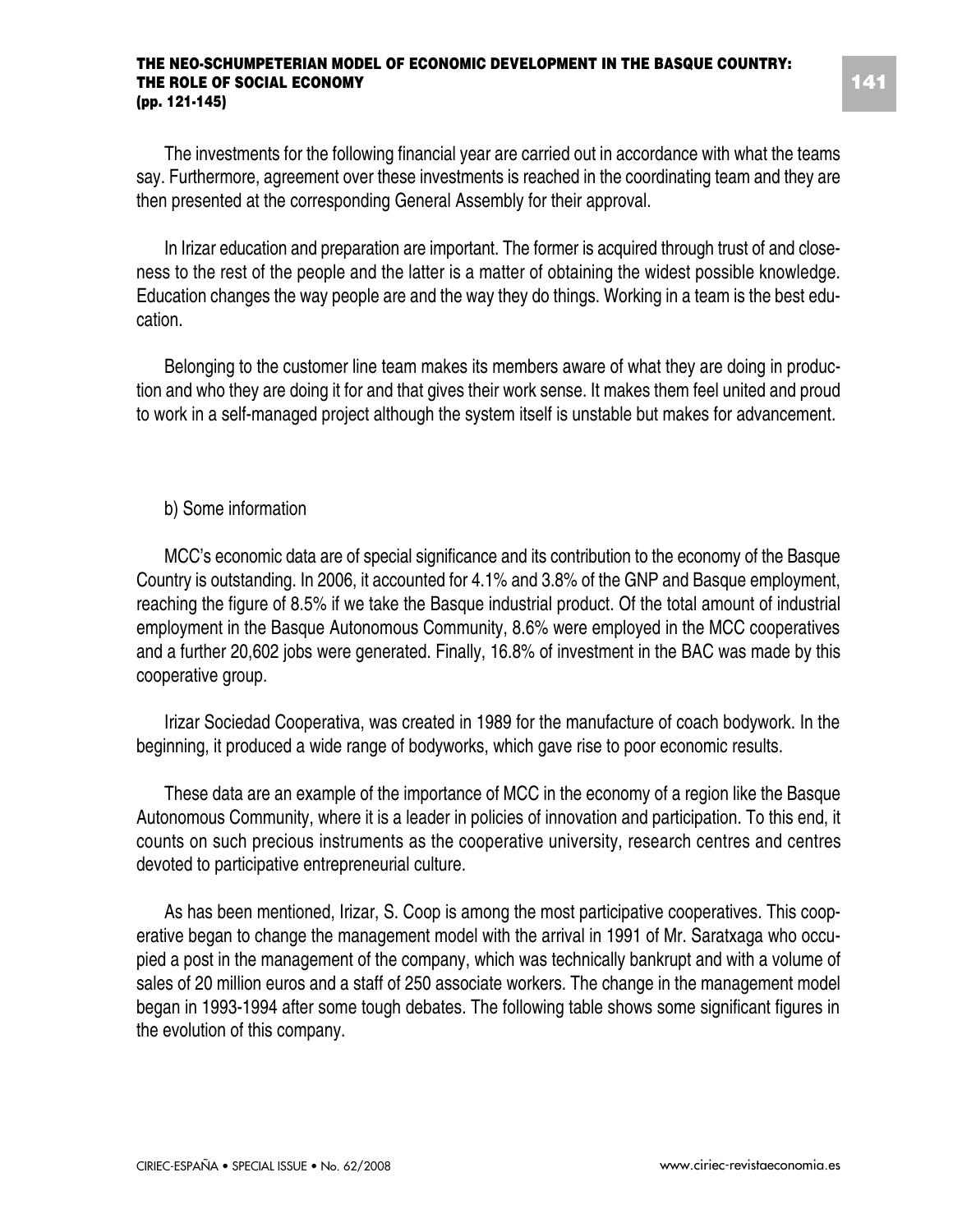| Year | Sales<br>(Millions of euros) | Value of assets | Value of own resources | Employees |
|------|------------------------------|-----------------|------------------------|-----------|
| 1991 | 20                           | 10,000          | 8,000                  | 250       |
| 2000 | 250                          | 255,000         | 140,000                | 1,700     |
| 2006 | 430                          | 464,000         | 285,000                | $3,030*$  |

### **Table 2. Evolution of Irizar, S. Coop**

\*In the parent cooperative in the town of Ormaiztegi (Gipuzkoa) 630 employees. Source: data provided by Irizar

The growth in volume of sales has been constant – in 2006 the company grew by 11% and investid 20 million euros in its process of internationalisation. These investments were distributed in the following manner:

- 1) Purchase of 60,000 m2 plus a building of 14,500 m2 in Morocco,
- 2) 8,000 m2 of installations in Brazil,
- 3) Enlargement in South Africa to triple production
- 4) It begun to build a new plant in India
- 5) Development of the new model in Mexico, Brazil and Ormaiztegi.

Once the new management model was implemented, the cooperative began to take off and, in 1995, a *joint-venture* of fifty per cent each was set up in China. Two years later in 1997, the company set up in Morocco and expanding its area of business in Spain. The following year, it set up in Brazil and the same year The Irizar Group was created. In 2001, it began to build bodyworks in India and the following year it acquired another company in Spain and, finally, in 2004, it set up in South Africa. This is the photograph of the cooperative's rapid expansion and how the models of traditional management have been replaced by a systemic management model.

In Spain, it is the leader of builders of coach bodywork, having built 1,607 bodyworks and sold 767 in 2005, with a share in the market of 45.7%. In the same year they produced 1,430 bodyworks in their installations in Mexico, Brazil, South Africa Morocco, India, China and Manresa and Sevilla in Spain. This cooperative's products can be found in 71 countries.

Both in the case of MCC as a whole and in the particular case of Irizar, S. Coop. with a high degree of self-management, the growth rates regarding business and employment are noteworthy. Thus, it could be concluded that the generalisation of innovation and worker participation in enterprise in the BAC, growth levels and generation of employment could well reach higher levels than those existing at present.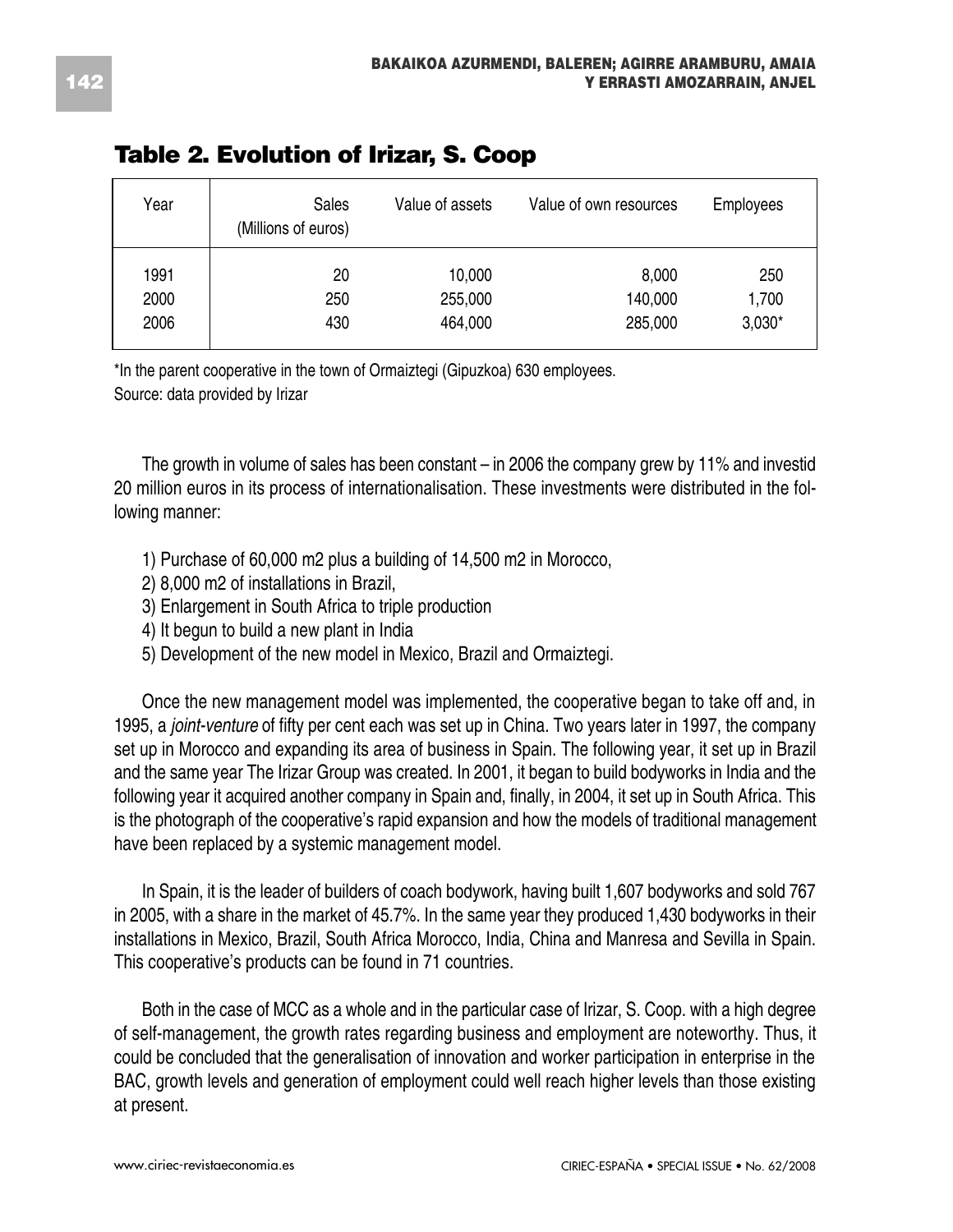### **5.- Conclusions**

The neo-schumpeterian model of economic development is applicable to the economy of the Baasque Autonomus Community of the last twelve years. Thus, the three pillars which explain the development of a region are rooted in the Basque economy, in which there are organisations of competitor companies (12 clusters), financial institutions prepared to take risks and authorities willing to modernise and boost the economy through tax incentives and other types of aid.

However, we firmly believe that to the three pillars established by the neo-schumpeterians, another two should be added: innovation and worker participation in enterprise both in capital, profits and management (self-management). In the field of innovation, the important contribution made by MCC is worthy of note, as it is the indisputable leader in the Basque economy both in the implementation of innovation systems and the creation of an innovative entrepreneurial culture in Basque Society.

Worker participation in enterprise is another factor that accounts for the development of the Basque economy. In cooperatives and worker-owned companies, sharing in the capital and the results of the Social Economy companies is a reality. There is no doubt that this participation reinforces the development of companies that operate in this way, as a high degree of complicity is reached among the workers in the company where they work. MCC is living proof of this.

The facts show that in going deeper into worker participation in management, as is the case in Irizar, S. Coop. and other cooperatives that are beginning to introduce this management model, there is a substantial improvement in the economic results.

To sum up, cooperatives are a model of the integration of an innovative and participative culture and commercial companies would do well to apply elements of the cooperative system, as this would make them more dynamic and more social.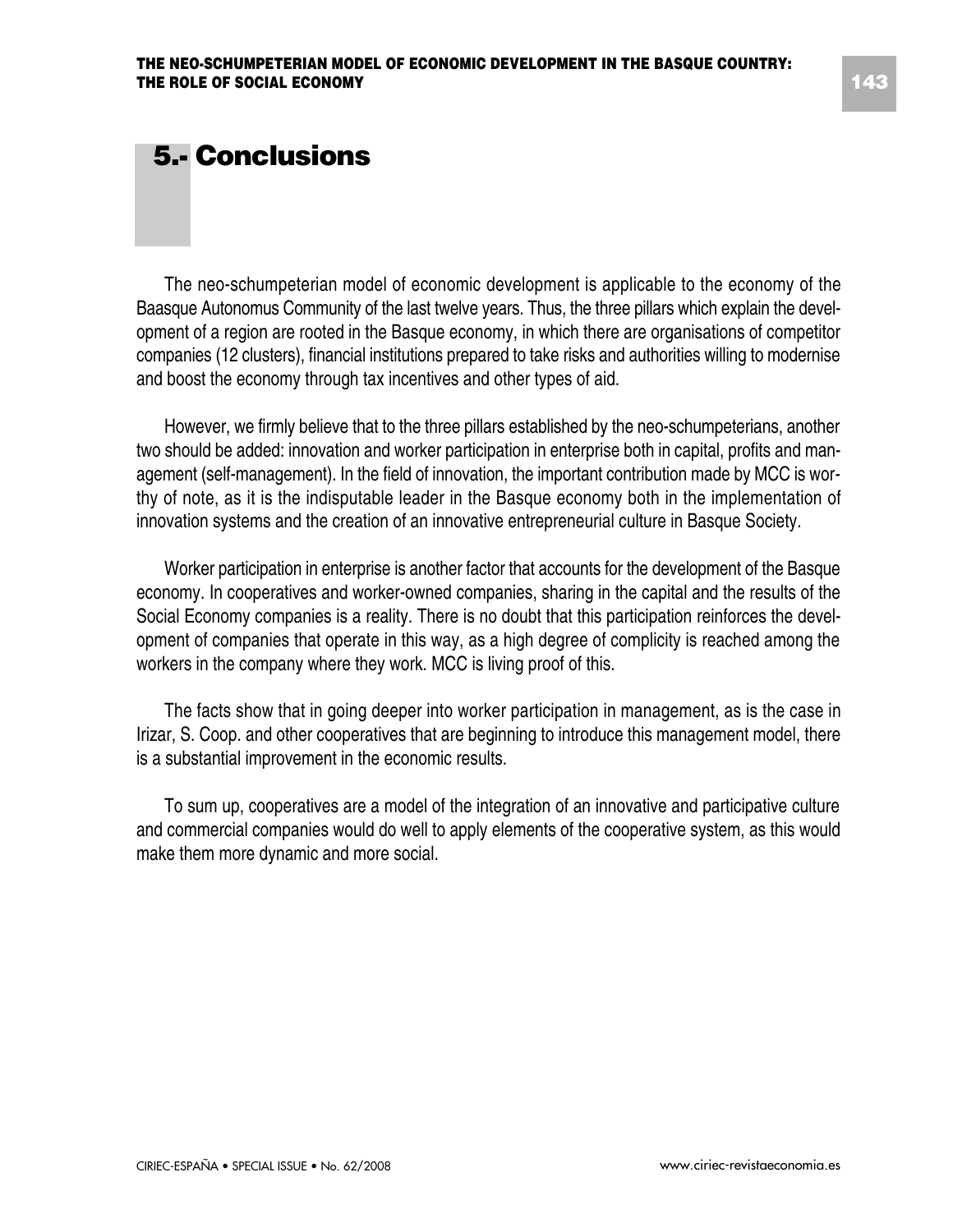### **Bibliography**

- AGIRRE, A. (2006): *Kooperatiben Koeboluzioa Konplexutasunaren Paradigman: Beren Idiosinkrasiari Eusteko Bidea* (Thesis), Mondragón Unibertsitatea, Oñati.
- ALBIZU, E. et al. (2006): *La participación de las personas. Siete claves para añadir valores a las organizaciones,* Servicio Editorial de la Universidad del País Vasco/Euskal Herriko Unibertsitatea, Leioa.
- ARAGON, A. (2003): "Gestión de la participación de los trabajadores en la empresa: Situación y desafíos", *La Participación de los Trabajadores en la Empresa,* GEZKI- universidad del País Vasco/Euskal Herriko Unibertsitatea, Donostia-San Sebastián.
- ARITZETA, A. (2005): *Influencia de la implantación de los grupos de trabajo autónomos sobre procesos individuales, grupales y organizacionales: un análisis comparativo longitudinal y multinivel,* Servicio Editorial de la UPV/EHU, Leioa (Bizkaia)
- BAKAIKOA, B. (1986): "Una visión del Concierto Económicoy del Cupo en la Comunidad Autónoma Vasca", *Revista Vasca de Administración Pública,* nº 14.
- BAKAIKOA, B. (1998): "Inbertsiotarako Zerga Pizgarriak EAEn"*, Eleria,* nº 3.
- BAKAIKOA et al. (2004): "Governance of the Mondragon Corporation Cooperative", *Annals of Public and Cooperative Economics,* vol. 75, nº 1, March.
- BAKAIKOA, B., BEGIRISTAIN, A., ERRASTI, A. & GOIKOETXEA, G. (2004): "Redes e innovación cooperativa", *CIRIEC-España, Revista de Economía Pública, Social y Cooperativa,* nº 49, p. 263- 294.
- BARRUTIA, X. (1995): "Siderurgiaren berregituraketa Europako Ikatz-Altzairuaren Elkartean", *Industrializaziotik desindustrializaziora,* Udako Euskal Unibertsitatea, Bilbao.
- BARRUTIA, X. (2001): *Altzairuaren ibilera eta berregituraketa: Altos Hornos de Vizcaya,* Universidad del País Vasco/Euskal Herriko Unibertsitatea, Leioa (Bizkaia)
- BELBIN, M., AYESTARAN, S. et al., (2006): *Rumbo a la innovación. Trabaja en equipo y cambio cultural en las organizaciones,* Cluster de Conocimiento, Bilbao,
- CLUSTER DE CONOCIMIENTO (2001): *La empresa participativa*: *Una visión sobre el papel de las personas en las organizaciones,* Cluster de Conocimiento, Bilbao.
- CLUSTER DE CONOCIMIENTO (2003): *Empresas participativas: experiencia y aproximación*, Cluster de Conocimiento, Bilbao.